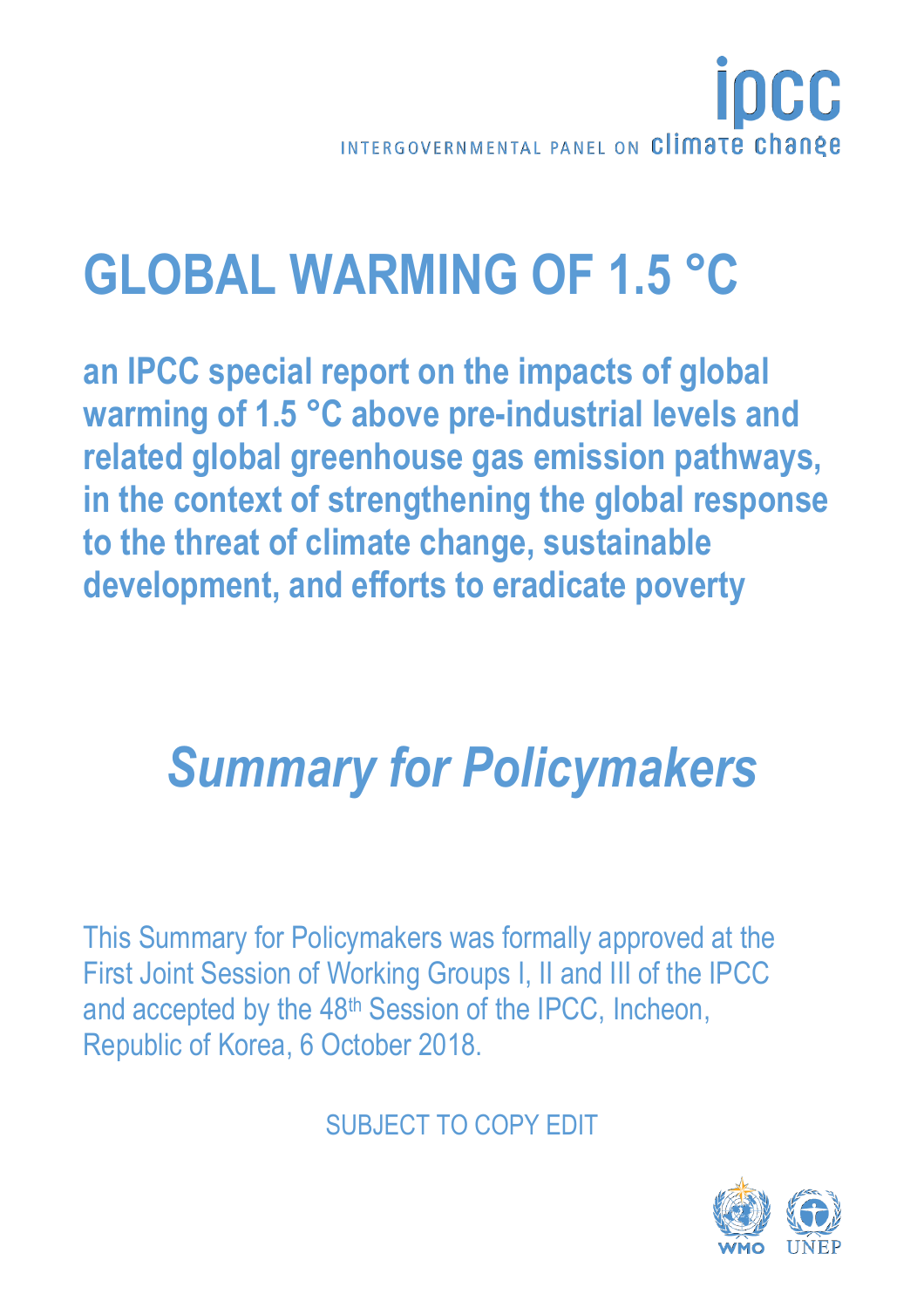#### **Summary for Policymakers**

**Drafting Authors:** Myles Allen (UK), Mustafa Babiker (Sudan), Yang Chen (China), Heleen de Coninck (Netherlands), Sarah Connors (UK), Renée van Diemen (Netherlands), Opha Pauline Dube (Botswana), Kris Ebi (USA), Francois Engelbrecht (South Africa), Marion Ferrat (UK/France), James Ford (UK), Piers Forster (UK), Sabine Fuss (Germany), Tania Guillen (Germany/Nicaragua), Jordan Harold (UK), Ove Hoegh-Guldberg (Australia), Jean-Charles Hourcade (France), Daniel Huppmann (Austria), Daniela Jacob (Germany), Kejun Jiang (China), Tom Gabriel Johansen (Norway), Mikiko Kainuma (Japan), Kiane de Kleijne (Netherlands), Elmar Kriegler (Germany), Debora Ley (Guatemala/Mexico), Diana Liverman (USA), Natalie Mahowald (USA), Valérie Masson-Delmotte (France), Robin Matthews (UK), Reinhard Melcher (Austria), Richard Millar (UK), Katja Mintenbeck (Germany), Angela Morelli (Norway/Italy), Wilfran Moufouma-Okia (France/Congo), Luis Mundaca (Sweden/Chile), Maike Nicolai (Germany), Chukwumerije Okereke (UK/Nigeria), Minal Pathak (India), Anthony Payne (UK), Roz Pidcock (UK), Anna Pirani (Italy), Elvira Poloczanska (UK/Australia), Hans-Otto Pörtner (Germany), Aromar Revi (India), Keywan Riahi (Austria), Debra C. Roberts (South Africa), Joeri Rogelj (Austria/Belgium), Joyashree Roy (India), Sonia Seneviratne (Switzerland), Priyadarshi R.Shukla (India), James Skea (UK), Raphael Slade (UK), Drew Shindell (USA), Chandni Singh (India), William Solecki (USA), Linda Steg (Netherlands), Michael Taylor (Jamaica), Petra Tschakert (Australia/Austria), Henri Waisman (France), Rachel Warren (UK), Panmao Zhai (China), Kirsten Zickfeld (Canada)

#### **Acknowledgements**

We are very grateful for the expertise, rigour and dedication shown throughout by the volunteer Coordinating Lead Authors and Lead Authors, with important help by the many Contributing Authors. Working across scientific disciplines in each chapter of the Special Report on Global Warming of 1.5°C. The Review Editors have played a critical role in assisting the author teams and ensuring the integrity of the review process. We express our sincere appreciation to all the expert and government reviewers. A special thanks goes to the Chapter Scientists of this report who went above and beyond what was expected of them: Neville Ellis, Tania Guillén Bolaños, Daniel Huppmann, Kiane de Kleijne, Richard Millar and Chandni Singh.

We would also like to thank the three IPCC Vice-Chairs Ko Barrett, Thelma Krug, and Youba Sokona as well as the members of the WGI, WGII and WGIII Bureaus for their assistance, guidance, and wisdom throughout the preparation of the report: Amjad Abdulla, Edvin Aldrian, Carlo Carraro, Diriba Korecha Dadi, Fatima Driouech, Andreas Fischlin, Gregory Flato, Jan Fuglestvedt, Mark Howden, Nagmeldin G. E. Mahmoud, Carlos Mendez, Joy Jacqueline Pereira, Ramón Pichs-Madruga, Andy Reisinger, Roberto Sánchez Rodríguez, Sergey Semenov, Muhammad I. Tariq, Diana Ürge-Vorsatz, Carolina Vera, Pius Yanda, Noureddine Yassaa, and Taha Zatari.

Our heartfelt thanks go to the hosts and organizers of the scoping meeting and the four Special Report on 1.5°C Lead Author Meetings. We gratefully acknowledge the support from the host countries and institutions: World Meteorological Organisation, Switzerland; Ministry of Foreign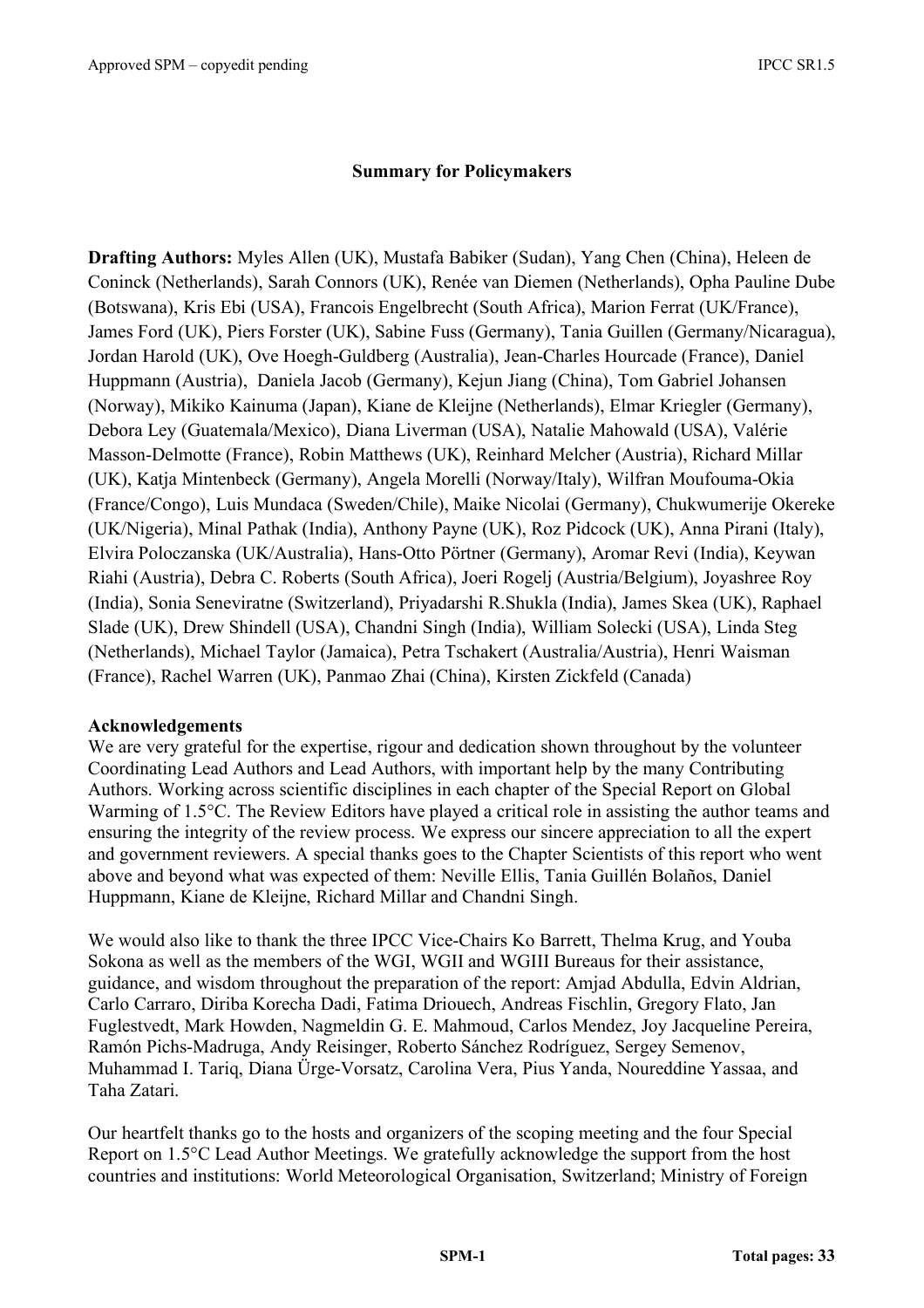Affairs, and the National Institute for Space Research (INPE), Brazil; Met Office and the University of Exeter, The United Kingdom; Swedish Meteorological and Hydrological Institute (SMHI), Sweden; the Ministry of Environment Natural Resources Conservation and Tourism, the National Climate Change Committee in the Department of Meteorological Services and the Botswana Global Environmental Change Committee at the University of Botswana, Botswana; and the government of the Republic of Korea. The support provided by governments and institutions, as well as through contributions to the IPCC Trust Fund, is thankfully acknowledged as it enabled the participation of the author teams in the preparation of the report. The efficient operation of the Working Group I Technical Support Unit was made possible by the generous financial support provided by the government of France and administrative and information technology support from the University Paris Saclay (France), Institut Pierre Simon Laplace (IPSL) and the Laboratoire des Sciences du Climat et de l'Environnement (LSCE). We thank the Norwegian Environment Agency for supporting the preparation of the graphics for the Summary for Policymakers.

We would also like to thank Abdalah Mokssit, Secretary of the IPCC, and the staff of the IPCC Secretariat: Kerstin Stendahl, Jonathan Lynn, Sophie Schlingemann, Judith Ewa, Mxolisi Shongwe, Jesbin Baidya, Werani Zabula, Nina Peeva, Joelle Fernandez, Annie Courtin, Laura Biagioni and Oksana Ekzarho. Thanks are due to Elhousseine Gouaini who served as the conference officer for the 48th Session of the IPCC.

Finally, our particular appreciation goes to the Working Group Technical Support Units whose tireless dedication, professionalism and enthusiasm led the production of this special report. This report could not have been prepared without the commitment of members of the Working Group I Technical Support Unit, all new to the IPCC, who rose to the unprecedented AR6 challenge, and were pivotal in all aspects of the preparation of the report: Yang Chen, Sarah Connors, Melissa Gomez, Elisabeth Lonnoy, Robin Matthews, Wilfran-Moufouma-Okia, Clotilde Péan, Roz Pidcock, Anna Pirani, Nicholas Reay, Tim Waterfield, and Xiao Zhou. Our warmest thanks go to the collegial and collaborative support provided by Marlies Craig, Andrew Okem, Jan Petzold, Melinda Tignor and Nora Weyer from the WGII Technical Support Unit and Bhushan Kankal, Suvadip Neogi, Joana Portugal Pereira from the WGIII Technical Support Unit. A special thanks goes to Kenny Coventry, Harmen Gudde, Irene Lorenzoni, and Steve Jenkins for their support with the figures in the Summary for Policymakers, as well as Nigel Hawtin for graphical support of the report. In addition, the following contributions are gratefully acknowledged: Tom Maycock (operational support and copy edit), Jatinder Padda (copy edit), Melissa Dawes (copy edit), Marilyn Anderson (index), Vincent Grégoire (layout) and Sarah le Rouzic (intern).

#### **Date of Summary for Policymakers: 6 October 2018**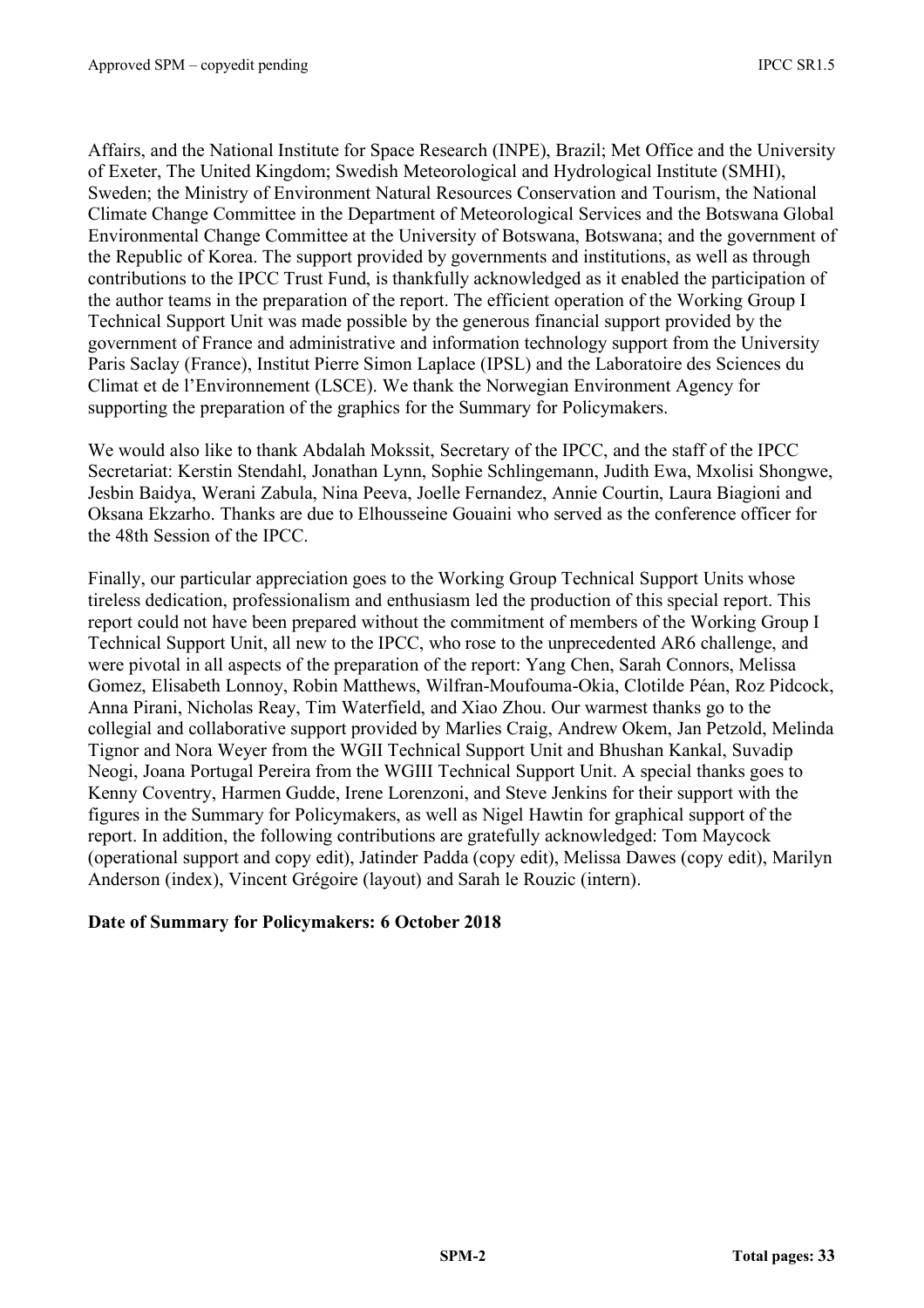#### **Introduction**

This report responds to the invitation for IPCC '... to provide a Special Report in 2018 on the impacts of global warming of 1.5°C above pre-industrial levels and related global greenhouse gas emission pathways' contained in the Decision of the 21st Conference of Parties of the United Nations Framework Convention on Climate Change to adopt the Paris Agreement.<sup>1</sup>

The IPCC accepted the invitation in April 2016, deciding to prepare this Special Report on the impacts of global warming of 1.5°C above pre-industrial levels and related global greenhouse gas emission pathways, in the context of strengthening the global response to the threat of climate change, sustainable development, and efforts to eradicate poverty.

This Summary for Policy Makers (SPM) presents the key findings of the Special Report, based on the assessment of the available scientific, technical and socio-economic literature2 relevant to global warming of 1.5°C and for the comparison between global warming of 1.5°C and 2°C above preindustrial levels. The level of confidence associated with each key finding is reported using the IPCC calibrated language.3 The underlying scientific basis of each key finding is indicated by references provided to chapter elements. In the SPM, knowledge gaps are identified associated with the underlying chapters of the report.

 $\overline{a}$ 

<sup>1</sup> Decision 1/CP.21, paragraph 21.

<sup>2</sup> The assessment covers literature accepted for publication by 15 May 2018.

<sup>&</sup>lt;sup>3</sup> Each finding is grounded in an evaluation of underlying evidence and agreement. A level of confidence is expressed using five qualifiers: very low, low, medium, high and very high, and typeset in italics, for example, *medium confidence*. The following terms have been used to indicate the assessed likelihood of an outcome or a result: virtually certain 99–100% probability, very likely 90– 100%, likely 66–100%, about as likely as not 33–66%, unlikely 0–33%, very unlikely 0–10%, exceptionally unlikely 0–1%. Additional terms (extremely likely 95–100%, more likely than not >50–100%, more unlikely than likely 0–<50%, extremely unlikely 0–5%) may also be used when appropriate. Assessed likelihood is typeset in italics, for example, *very likely*. This is consistent with AR5.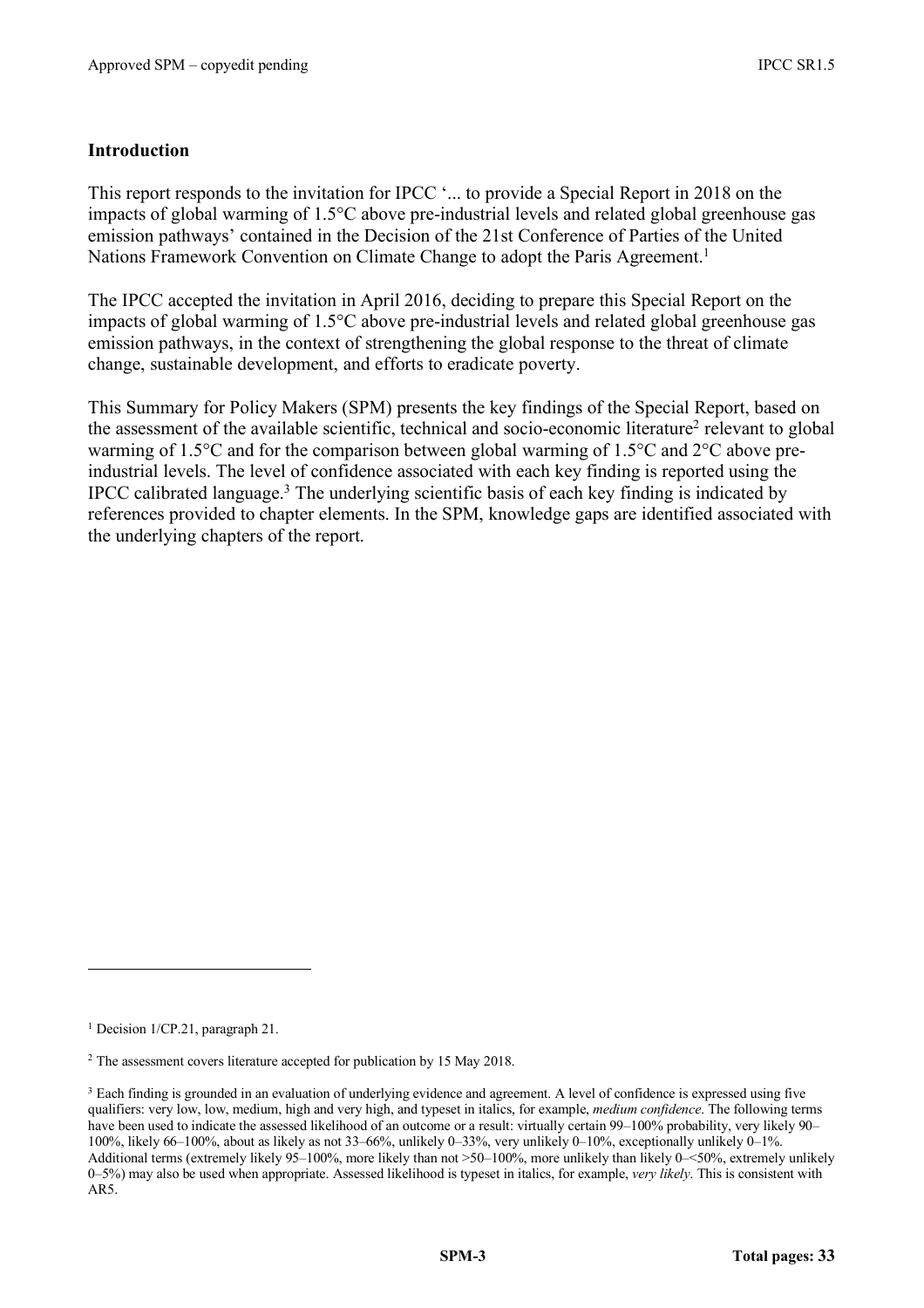#### **A. Understanding Global Warming of 1.5°C4**

**A1. Human activities are estimated to have caused approximately 1.0°C of global warming5 above pre-industrial levels, with a** *likely* **range of 0.8°C to 1.2°C. Global warming is** *likely* **to reach 1.5°C between 2030 and 2052 if it continues to increase at the current rate. (***high confidence***) {1.2, Figure SPM.1}**

**A1.1.** Reflecting the long-term warming trend since pre-industrial times, observed global mean surface temperature (GMST) for the decade 2006–2015 was 0.87°C (*likely* between 0.75°C and 0.99°C)6 higher than the average over the 1850–1900 period (*very high confidence*). Estimated anthropogenic global warming matches the level of observed warming to within ±20% (*likely* range). Estimated anthropogenic global warming is currently increasing at 0.2°C (*likely* between 0.1°C and 0.3°C) per decade due to past and ongoing emissions (*high confidence*). {1.2.1, Table 1.1, 1.2.4}

**A1.2.** Warming greater than the global annual average is being experienced in many land regions and seasons, including two to three times higher in the Arctic. Warming is generally higher over land than over the ocean. (*high confidence*) {1.2.1, 1.2.2, Figure 1.1, Figure 1.3, 3.3.1, 3.3.2}

**A1.3.** Trends in intensity and frequency of some climate and weather extremes have been detected over time spans during which about 0.5°C of global warming occurred (*medium confidence*). This assessment is based on several lines of evidence, including attribution studies for changes in extremes since 1950. {3.3.1, 3.3.2, 3.3.3}

**A.2. Warming from anthropogenic emissions from the pre-industrial period to the present will persist for centuries to millennia and will continue to cause further long-term changes in the climate system, such as sea level rise, with associated impacts (***high confidence***), but these emissions alone are** *unlikely* **to cause global warming of 1.5°C (***medium confidence***) {1.2, 3.3, Figure 1.5, Figure SPM.1}**

**A2.1.** Anthropogenic emissions (including greenhouse gases, aerosols and their precursors) up to the present are *unlikely* to cause further warming of more than 0.5°C over the next two to three decades (*high confidence*) or on a century time scale (*medium confidence*). {1.2.4, Figure 1.5}

 $\overline{a}$ 

<sup>4</sup> SPM BOX.1: Core Concepts

<sup>5</sup> Present level of global warming is defined as the average of a 30-year period centered on 2017 assuming the recent rate of warming continues.

<sup>6</sup> This range spans the four available peer-reviewed estimates of the observed GMST change and also accounts for additional uncertainty due to possible short-term natural variability. {1.2.1, Table 1.1}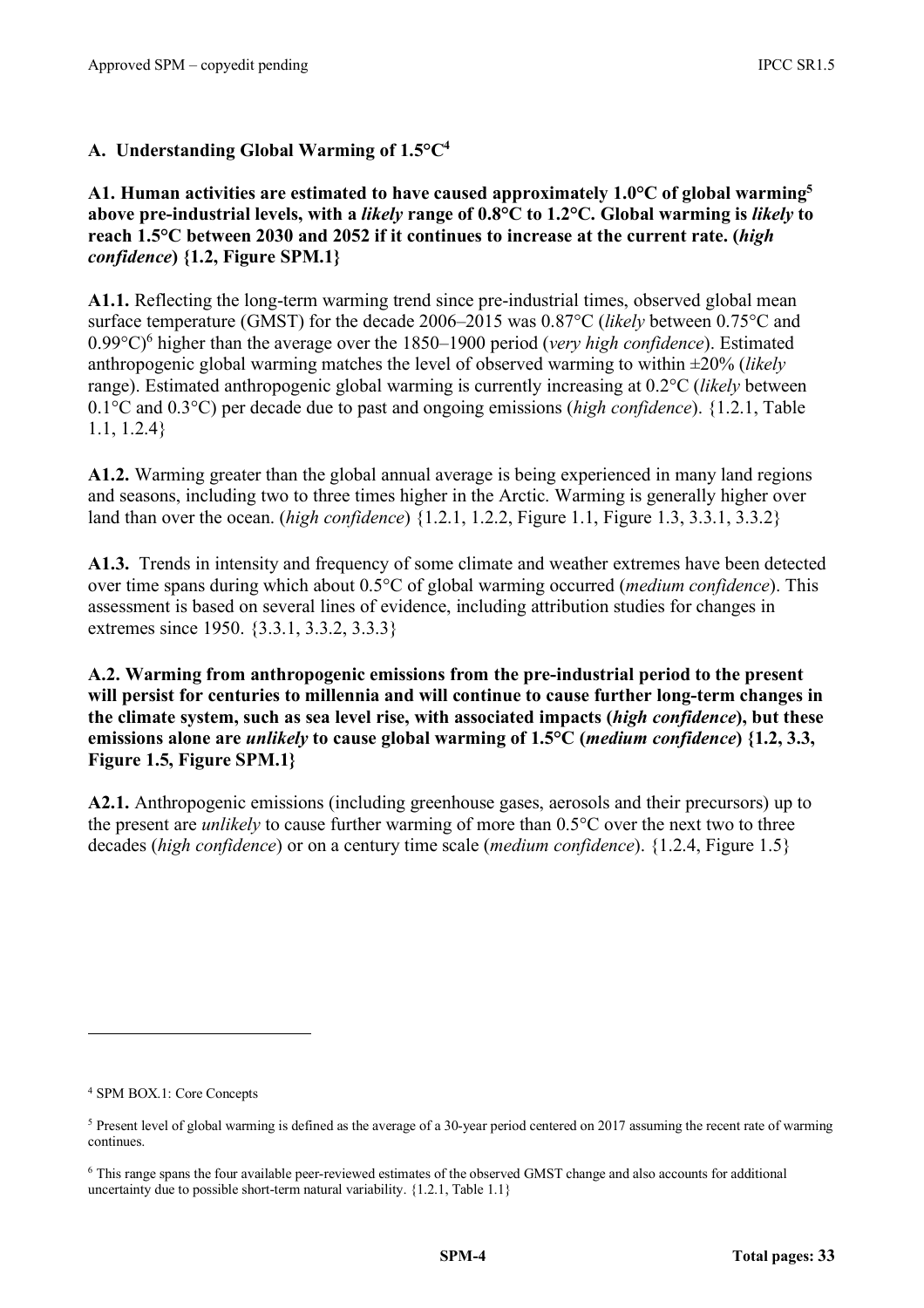**A2.2.** Reaching and sustaining net-zero global anthropogenic  $CO<sub>2</sub>$  emissions and declining net non-CO2 radiative forcing would halt anthropogenic global warming on multi-decadal timescales (*high confidence*). The maximum temperature reached is then determined by cumulative net global anthropogenic CO<sub>2</sub> emissions up to the time of net zero CO<sub>2</sub> emissions (*high confidence*) and the level of non-CO2 radiative forcing in the decades prior to the time that maximum temperatures are reached (*medium confidence*). On longer timescales, sustained net negative global anthropogenic  $CO<sub>2</sub>$  emissions and/or further reductions in non- $CO<sub>2</sub>$  radiative forcing may still be required to prevent further warming due to Earth system feedbacks and reverse ocean acidification (*medium confidence*) and will be required to minimise sea level rise (*high confidence*). {Cross-Chapter Box 2 in Chapter 1, 1.2.3, 1.2.4, Figure 1.4, 2.2.1, 2.2.2, 3.4.4.8, 3.4.5.1, 3.6.3.2}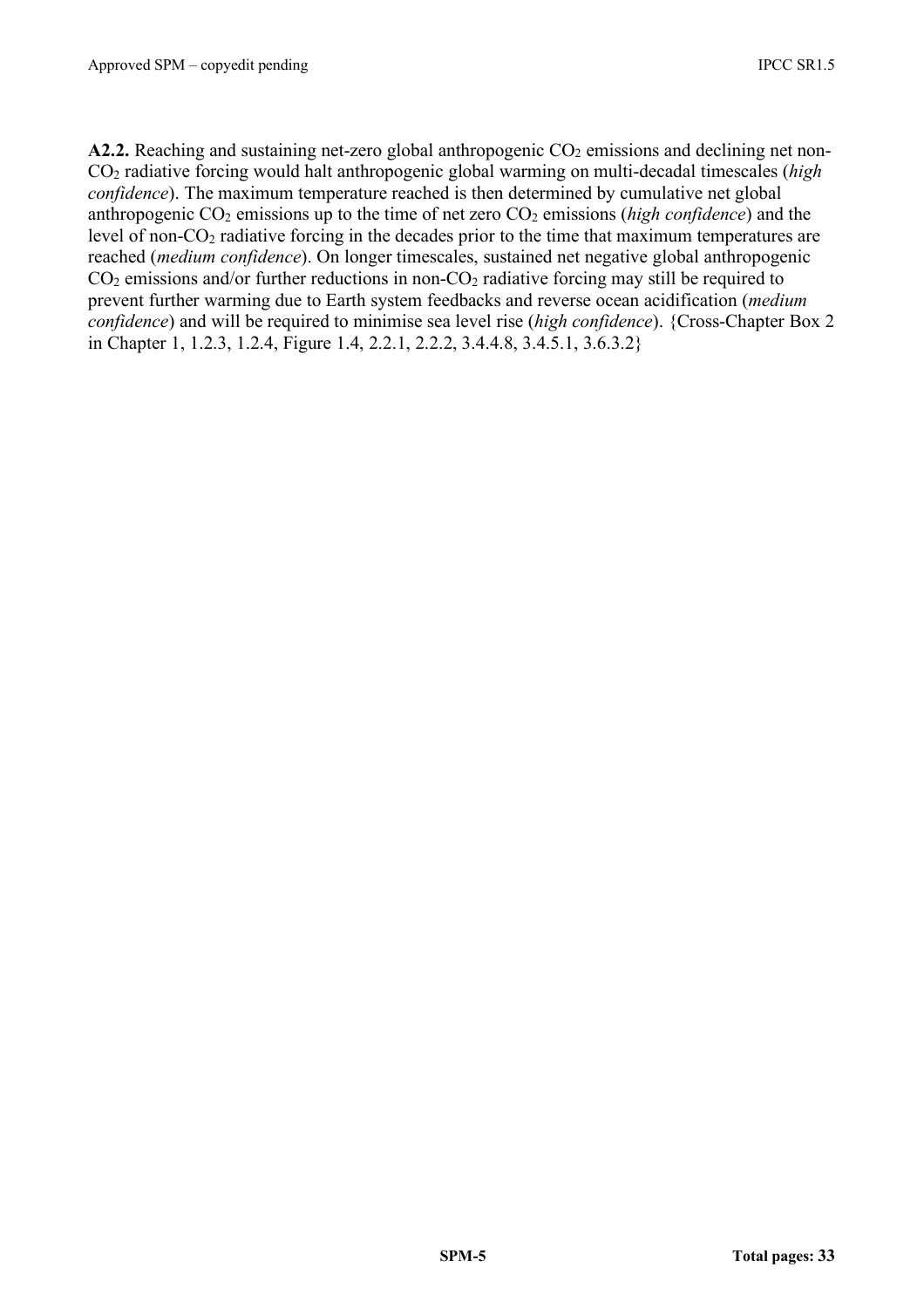## **Cumulative emissions of CO2 and future non-CO2 radiative forcing determine the probability of limiting warming to 1.5°C**

#### **a) Observed global temperature change and modeled responses to stylized anthropogenic emission and forcing pathways**





Billion tonnes CO<sub>2</sub> per year (GtCO<sub>2</sub>/yr) Billion tonnes CO<sub>2</sub> (GtCO<sub>2</sub>) Watts per square metre (W/m<sup>2</sup>)







Faster immediate CO2 emission reductions limit cumulative CO2 emissions shown in panel **(c)**.

Maximum temperature rise is determined by cumulative net  $CO<sub>2</sub>$  emissions and net non- $CO<sub>2</sub>$ radiative forcing due to methane, nitrous oxide, aerosols and other anthropogenic forcing agents.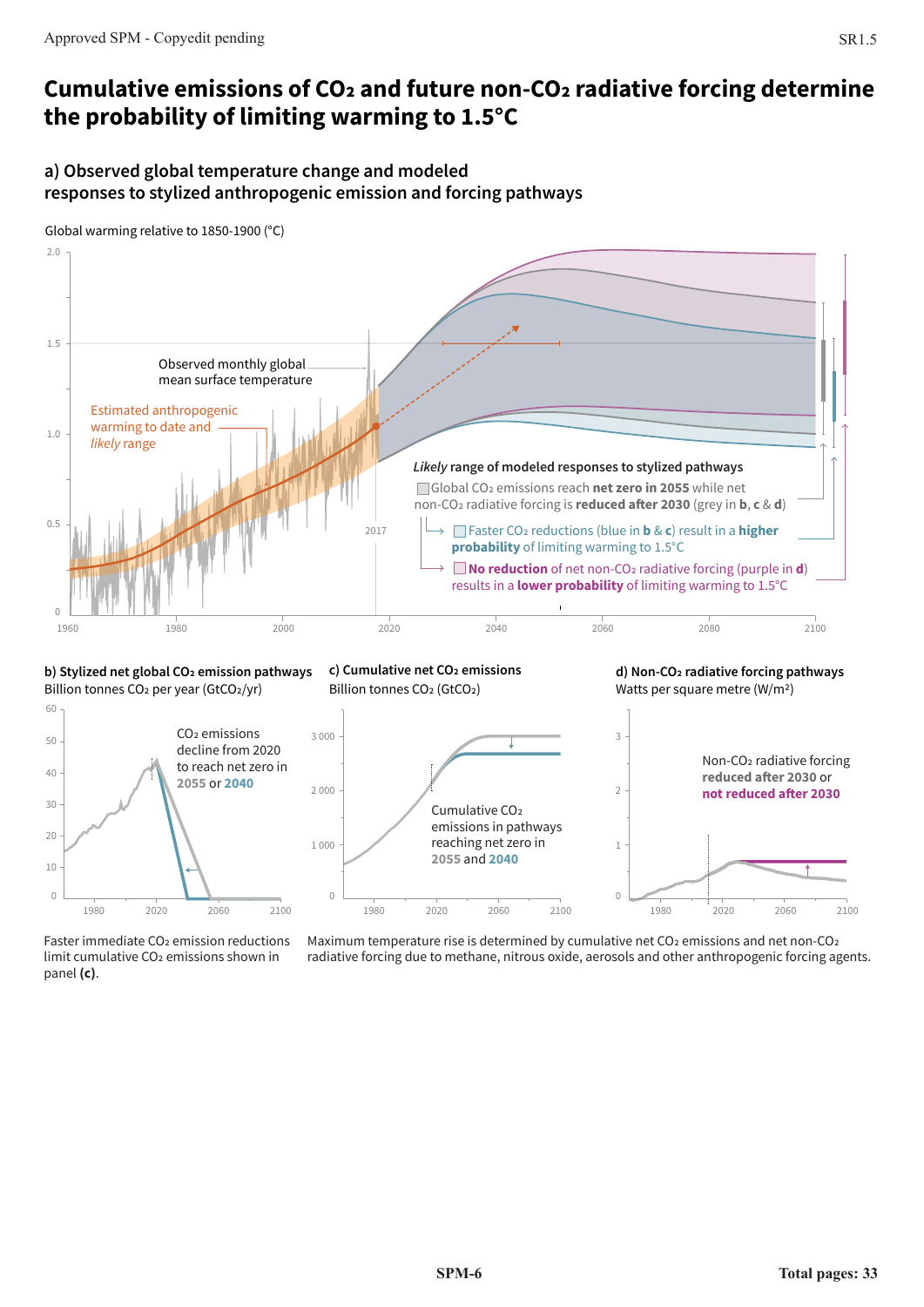**Figure SPM.1:** Panel a: Observed monthly global mean surface temperature (GMST) change grey line up to 2017, from the HadCRUT4, GISTEMP, Cowtan–Way, and NOAA datasets) and estimated anthropogenic global warming (solid orange line up to 2017, with orange shading indicating assessed *likely* range). Orange dashed arrow and horizontal orange error bar show respectively central estimate and *likely* range of the time at which 1.5°C is reached if the current rate of warming continues. The grey plume on the right of Panel a) shows the *likely* range of warming responses, computed with a simple climate model, to a stylized pathway (hypothetical future) in which net  $CO<sub>2</sub>$  emissions (grey line in panels b and c) decline in a straight line from 2020 to reach net zero in 2055 and net non- $CO<sub>2</sub>$  radiative forcing (grey line in panel d) increases to 2030 and then declines. The blue plume in panel a) shows the response to faster  $CO<sub>2</sub>$  emissions reductions (blue line in panel b), reaching net zero in 2040, reducing cumulative  $CO<sub>2</sub>$  emissions (panel c). The purple plume shows the response to net  $CO<sub>2</sub>$  emissions declining to zero in 2055, with net non- $CO<sub>2</sub>$  forcing remaining constant after 2030. The vertical error bars on right of panel a) show the *likely* ranges (thin lines) and central terciles (33rd – 66th percentiles, thick lines) of the estimated distribution of warming in 2100 under these three stylized pathways. Vertical dotted error bars in panels b, c and d show the *likely* range of historical annual and cumulative global net CO<sub>2</sub> emissions in 2017 (data from the Global Carbon Project) and of net non- $CO<sub>2</sub>$  radiative forcing in 2011 from AR5, respectively. Vertical axes in panels c and d are scaled to represent approximately equal effects on GMST. {1.2.1, 1.2.3, 1.2.4, 2.3, Chapter 1 Figure 1.2 & Chapter 1 Supplementary Material, Cross-Chapter Box 2}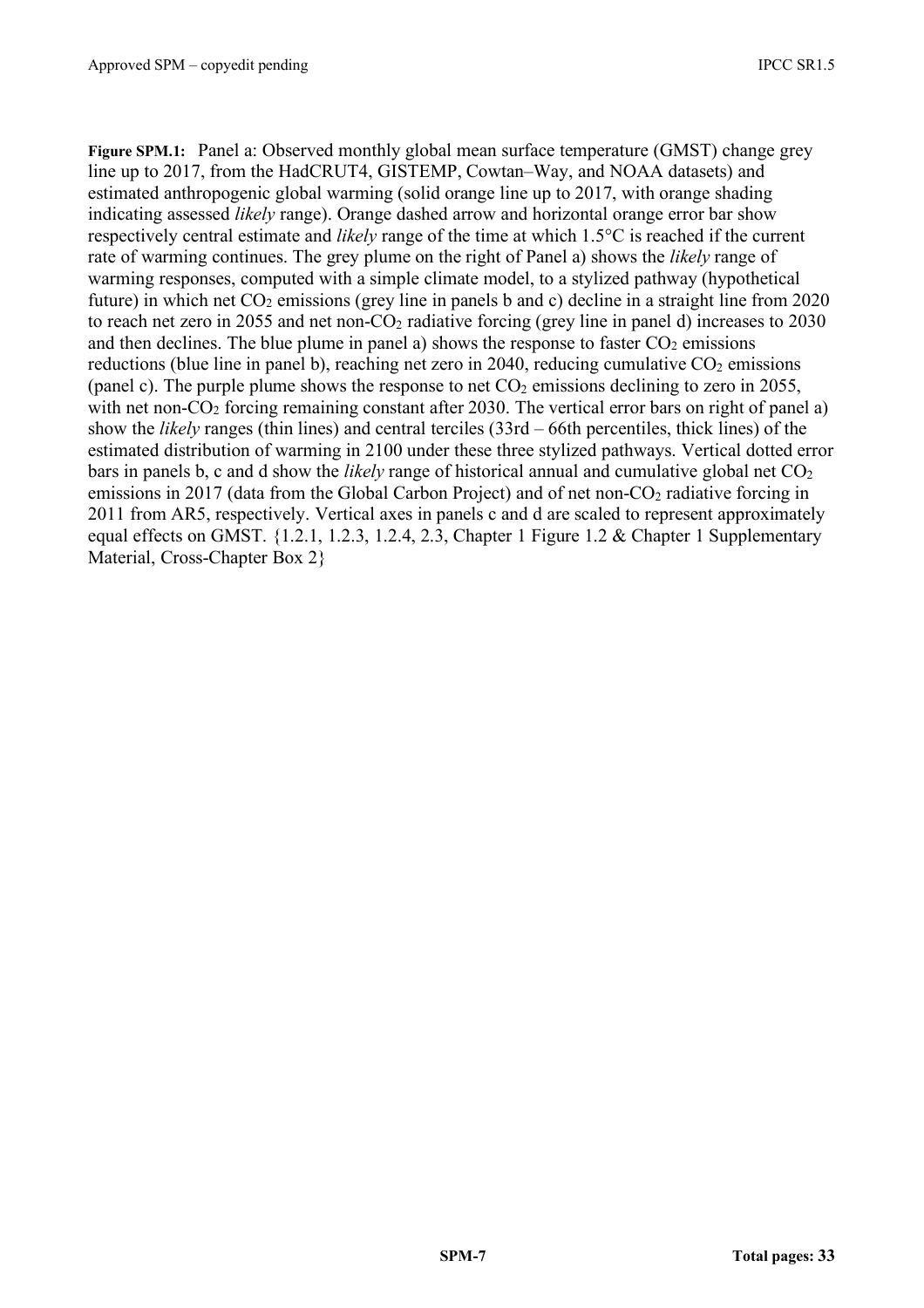**A3. Climate-related risks for natural and human systems are higher for global warming of 1.5°C than at present, but lower than at 2°C (***high confidence***). These risks depend on the magnitude and rate of warming, geographic location, levels of development and vulnerability, and on the choices and implementation of adaptation and mitigation options (***high confidence***) (Figure SPM.2). {1.3, 3.3, 3.4, 5.6}**

**A3.1.** Impacts on natural and human systems from global warming have already been observed (*high confidence*). Many land and ocean ecosystems and some of the services they provide have already changed due to global warming (*high confidence*). {1.4, 3.4, 3.5, Figure SPM.2}

**A3.2.** Future climate-related risks depend on the rate, peak and duration of warming. In the aggregate they are larger if global warming exceeds 1.5°C before returning to that level by 2100 than if global warming gradually stabilizes at 1.5°C, especially if the peak temperature is high (e.g., about 2°C) (*high confidence*). Some impacts may be long-lasting or irreversible, such as the loss of some ecosystems (*high confidence*). {3.2, 3.4.4, 3.6.3, Cross-Chapter Box 8}

**A3.3.** Adaptation and mitigation are already occurring (*high confidence*). Future climate-related risks would be reduced by the upscaling and acceleration of far-reaching, multi-level and crosssectoral climate mitigation and by both incremental and transformational adaptation (*high confidence*). {1.2, 1.3, Table 3.5, 4.2.2, Cross-Chapter Box 9 in Chapter 4, Box 4.2, Box 4.3, Box 4.6, 4.3.1, 4.3.2, 4.3.3, 4.3.4, 4.3.5, 4.4.1, 4.4.4, 4.4.5, 4.5.3}

#### **B. Projected Climate Change, Potential Impacts and Associated Risks**

**B1. Climate models project robust7 differences in regional climate characteristics between present-day and global warming of 1.5°C,8 and between 1.5°C and 2°C.8 These differences include increases in: mean temperature in most land and ocean regions (***high confidence***), hot extremes in most inhabited regions (***high confidence***), heavy precipitation in several regions (***medium confidence***), and the probability of drought and precipitation deficits in some regions (***medium confidence***). {3.3}**

**B1.1.** Evidence from attributed changes in some climate and weather extremes for a global warming of about 0.5°C supports the assessment that an additional 0.5°C of warming compared to present is associated with further detectable changes in these extremes (*medium confidence*). Several regional changes in climate are assessed to occur with global warming up to 1.5°C compared to preindustrial levels, including warming of extreme temperatures in many regions (*high confidence*), increases in frequency, intensity, and/or amount of heavy precipitation in several regions (*high confidence*), and an increase in intensity or frequency of droughts in some regions (*medium confidence*). {3.2, 3.3.1, 3.3.2, 3.3.3, 3.3.4, Table 3.2}

**B1.2.** Temperature extremes on land are projected to warm more than GMST (*high confidence*): extreme hot days in mid-latitudes warm by up to about 3°C at global warming of 1.5°C and about

<sup>7</sup> Robust is here used to mean that at least two thirds of climate models show the same sign of changes at the grid point scale, and that differences in large regions are statistically significant.

<sup>&</sup>lt;sup>8</sup> Projected changes in impacts between different levels of global warming are determined with respect to changes in global mean surface air temperature.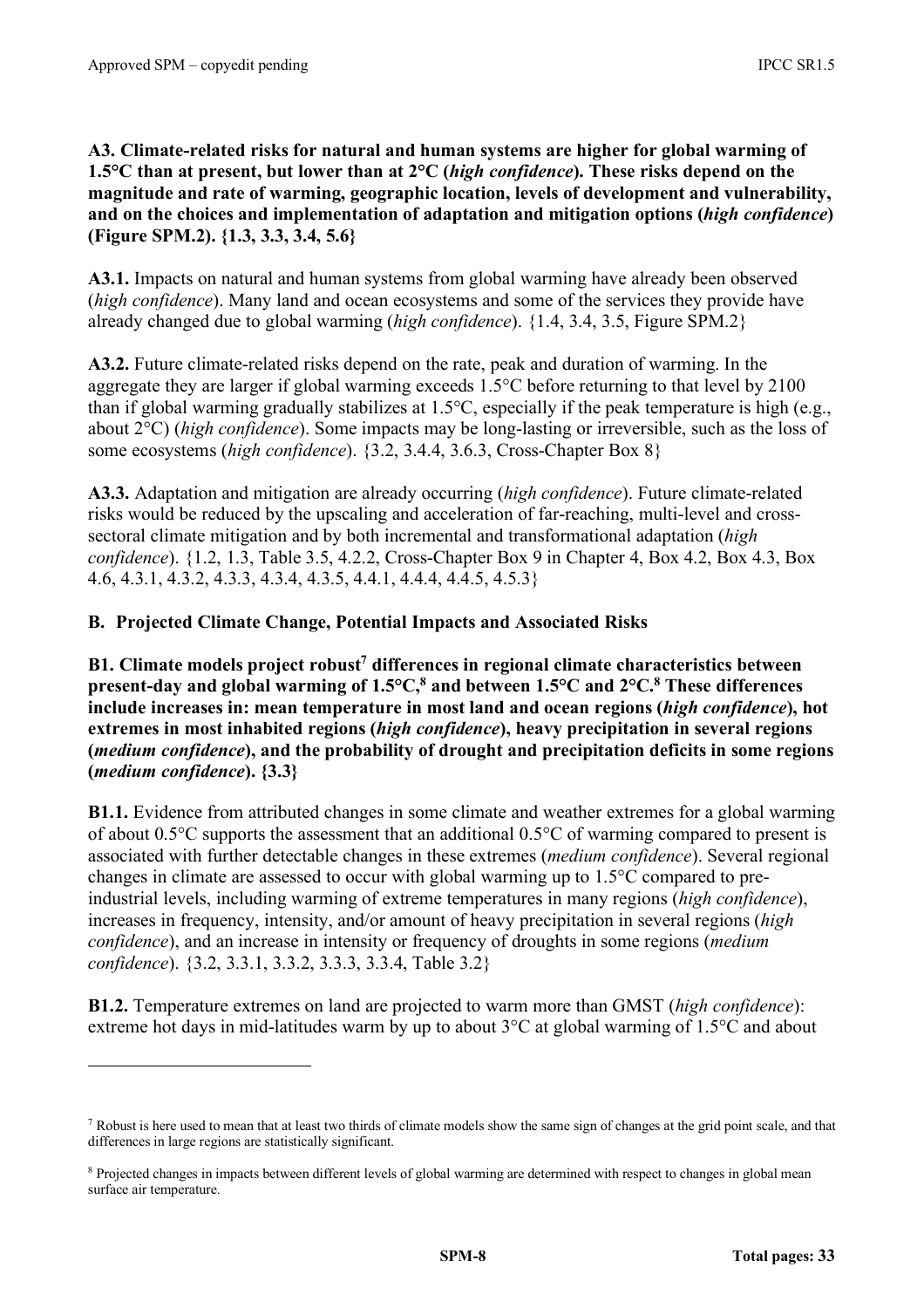4°C at 2°C, and extreme cold nights in high latitudes warm by up to about 4.5°C at 1.5°C and about 6°C at 2°C (*high confidence*). The number of hot days is projected to increase in most land regions, with highest increases in the tropics (*high confidence*). {3.3.1, 3.3.2, Cross-Chapter Box 8 in Chapter 3}

**B1.3.** Risks from droughts and precipitation deficits are projected to be higher at 2°C compared to 1.5°C global warming in some regions (*medium confidence*). Risks from heavy precipitation events are projected to be higher at 2°C compared to 1.5°C global warming in several northern hemisphere high-latitude and/or high-elevation regions, eastern Asia and eastern North America (*medium confidence*). Heavy precipitation associated with tropical cyclones is projected to be higher at 2<sup>o</sup>C compared to 1.5°C global warming (*medium confidence*). There is generally *low confidence* in projected changes in heavy precipitation at 2°C compared to 1.5°C in other regions. Heavy precipitation when aggregated at global scale is projected to be higher at 2.0°C than at 1.5°C of global warming (*medium confidence*). As a consequence of heavy precipitation, the fraction of the global land area affected by flood hazards is projected to be larger at 2°C compared to 1.5°C of global warming (*medium confidence*). {3.3.1, 3.3.3, 3.3.4, 3.3.5, 3.3.6}

**B2. By 2100, global mean sea level rise is projected to be around 0.1 metre lower with global warming of 1.5°C compared to 2°C (***medium confidence***). Sea level will continue to rise well beyond 2100 (***high confidence***), and the magnitude and rate of this rise depends on future emission pathways. A slower rate of sea level rise enables greater opportunities for adaptation in the human and ecological systems of small islands, low-lying coastal areas and deltas (***medium confidence***). {3.3, 3.4, 3.6 }**

**B2.1.** Model-based projections of global mean sea level rise (relative to 1986-2005) suggest an indicative range of 0.26 to 0.77 m by 2100 for 1.5°C global warming, 0.1 m (0.04-0.16 m) less than for a global warming of 2°C (*medium confidence*). A reduction of 0.1 m in global sea level rise implies that up to 10 million fewer people would be exposed to related risks, based on population in the year 2010 and assuming no adaptation (*medium confidence*). {3.4.4, 3.4.5, 4.3.2}

**B2.2.** Sea level rise will continue beyond 2100 even if global warming is limited to 1.5°C in the 21st century (*high confidence*). Marine ice sheet instability in Antarctica and/or irreversible loss of the Greenland ice sheet could result in multi-metre rise in sea level over hundreds to thousands of years. These instabilities could be triggered around 1.5°C to 2°C of global warming (*medium confidence*). {3.3.9, 3.4.5, 3.5.2, 3.6.3, Box 3.3, Figure SPM.2}

**B2.3.** Increasing warming amplifies the exposure of small islands, low-lying coastal areas and deltas to the risks associated with sea level rise for many human and ecological systems, including increased saltwater intrusion, flooding and damage to infrastructure (*high confidence*). Risks associated with sea level rise are higher at 2°C compared to 1.5°C. The slower rate of sea level rise at global warming of 1.5°C reduces these risks enabling greater opportunities for adaptation including managing and restoring natural coastal ecosystems, and infrastructure reinforcement (*medium confidence*). {3.4.5, Figure SPM.2, Box 3.5}

**B3. On land, impacts on biodiversity and ecosystems, including species loss and extinction, are projected to be lower at 1.5°C of global warming compared to 2°C. Limiting global warming to 1.5°C compared to 2°C is projected to lower the impacts on terrestrial, freshwater, and coastal ecosystems and to retain more of their services to humans (***high confidence***). (Figure SPM.2) {3.4, 3.5, Box 3.4, Box 4.2, Cross-Chapter Box 8 in Chapter 3}**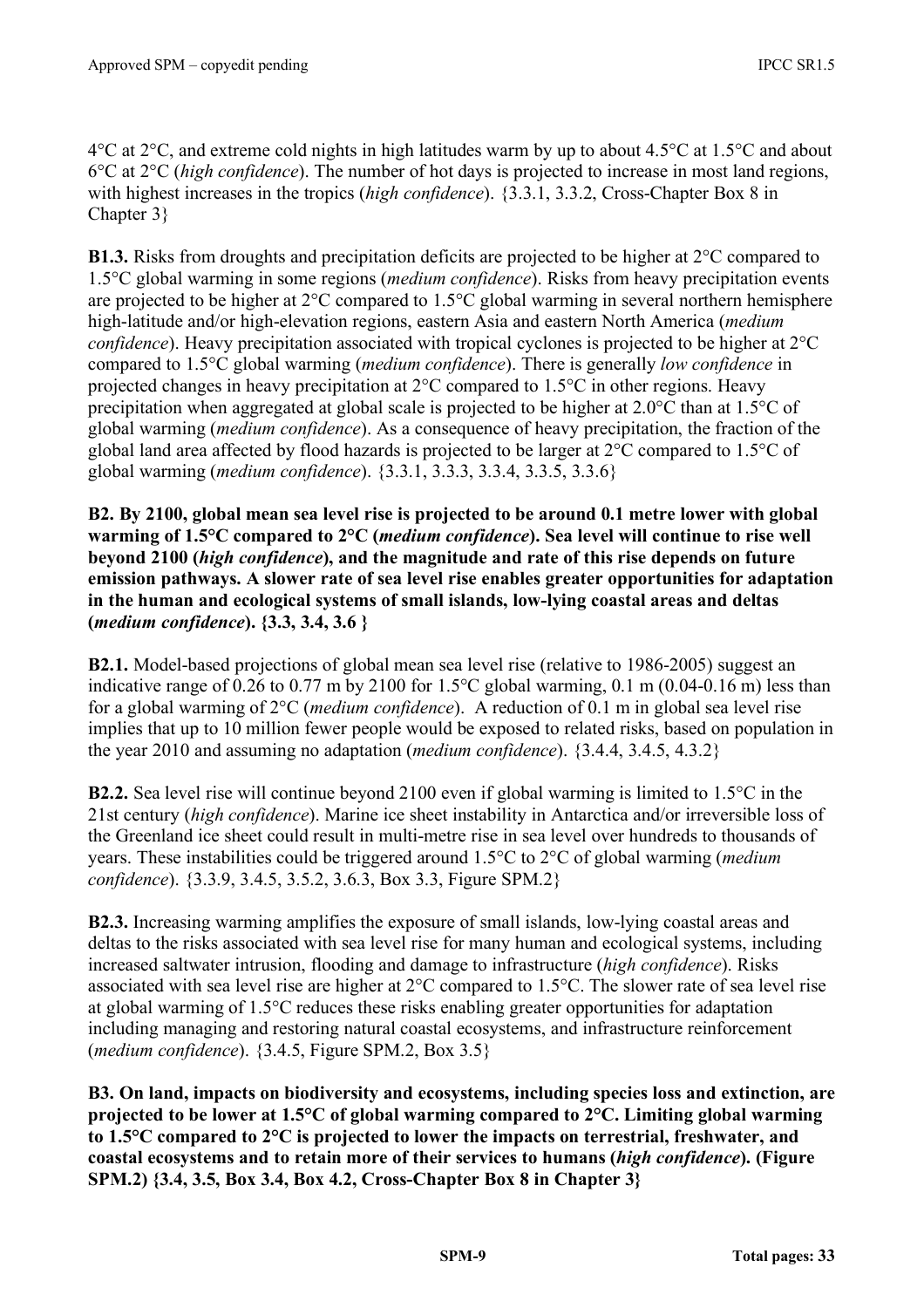**B3.1.** Of 105,000 species studied,  $9\frac{6}{%}$  of insects,  $8\%$  of plants and 4% of vertebrates are projected to lose over half of their climatically determined geographic range for global warming of 1.5°C, compared with 18% of insects, 16% of plants and 8% of vertebrates for global warming of 2°C (*medium confidence*). Impacts associated with other biodiversity-related risks such as forest fires, and the spread of invasive species, are lower at 1.5°C compared to 2°C of global warming (*high confidence*). {3.4.3, 3.5.2}

**B3.2.** Approximately 4% (interquartile range 2–7%) of the global terrestrial land area is projected to undergo a transformation of ecosystems from one type to another at 1ºC of global warming, compared with 13% (interquartile range 8–20%) at 2°C (*medium confidence*). This indicates that the area at risk is projected to be approximately 50% lower at 1.5°C compared to 2°C (*medium confidence*). {3.4.3.1, 3.4.3.5}

**B3.3.** High-latitude tundra and boreal forests are particularly at risk of climate change-induced degradation and loss, with woody shrubs already encroaching into the tundra (*high confidence*) and will proceed with further warming. Limiting global warming to 1.5<sup>o</sup>C rather than 2<sup>o</sup>C is projected to prevent the thawing over centuries of a permafrost area in the range of 1.5 to 2.5 million km2 (*medium confidence*). {3.3.2, 3.4.3, 3.5.5}

**B4. Limiting global warming to 1.5°C compared to 2ºC is projected to reduce increases in ocean temperature as well as associated increases in ocean acidity and decreases in ocean oxygen levels (***high confidence***). Consequently, limiting global warming to 1.5°C is projected to reduce risks to marine biodiversity, fisheries, and ecosystems, and their functions and services to humans, as illustrated by recent changes to Arctic sea ice and warm water coral reef ecosystems (***high confidence***). {3.3, 3.4, 3.5, Boxes 3.4, 3.5}**

**B4.1.** There is *high confidence* that the probability of a sea-ice-free Arctic Ocean during summer is substantially lower at global warming of 1.5°C when compared to 2°C. With 1.5°C of global warming, one sea ice-free Arctic summer is projected per century. This likelihood is increased to at least one per decade with 2°C global warming. Effects of a temperature overshoot are reversible for Arctic sea ice cover on decadal time scales (*high confidence*). {3.3.8, 3.4.4.7}

**B4.2.** Global warming of 1.5°C is projected to shift the ranges of many marine species, to higher latitudes as well as increase the amount of damage to many ecosystems. It is also expected to drive the loss of coastal resources, and reduce the productivity of fisheries and aquaculture (especially at low latitudes). The risks of climate-induced impacts are projected to be higher at 2°C than those at global warming of 1.5°C (*high confidence*). Coral reefs, for example, are projected to decline by a further 70–90% at 1.5°C (*high confidence*) with larger losses (>99%) at 2ºC (*very high confidence*). The risk of irreversible loss of many marine and coastal ecosystems increases with global warming, especially at 2°C or more (*high confidence*). {3.4.4, Box 3.4}

**B4.3.** The level of ocean acidification due to increasing CO<sub>2</sub> concentrations associated with global warming of 1.5°C is projected to amplify the adverse effects of warming, and even further at 2°C,

 $\overline{a}$ 

<sup>9</sup> Consistent with earlier studies, illustrative numbers were adopted from one recent meta-study.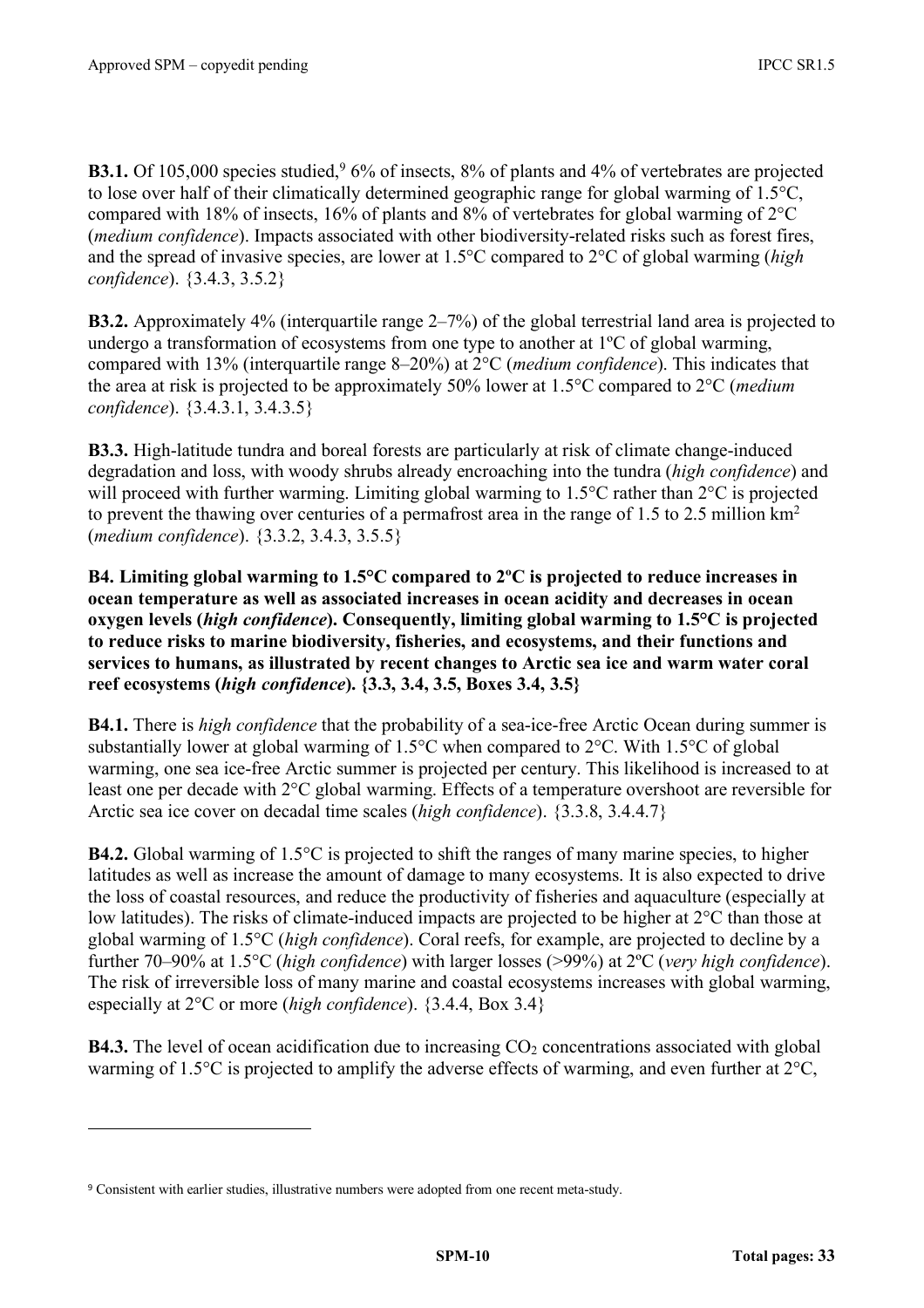impacting the growth, development, calcification, survival, and thus abundance of a broad range of species, e.g., from algae to fish (*high confidence*). {3.3.10, 3.4.4}

**B4.4.** Impacts of climate change in the ocean are increasing risks to fisheries and aquaculture via impacts on the physiology, survivorship, habitat, reproduction, disease incidence, and risk of invasive species (*medium confidence)* but are projected to be less at 1.5ºC of global warming than at 2ºC. One global fishery model, for example, projected a decrease in global annual catch for marine fisheries of about 1.5 million tonnes for 1.5°C of global warming compared to a loss of more than 3 million tonnes for 2°C of global warming (*medium confidence*). {3.4.4, Box 3.4}

#### **B5. Climate-related risks to health, livelihoods, food security, water supply, human security, and economic growth are projected to increase with global warming of 1.5°C and increase further with 2°C. (Figure SPM.2) {3.4, 3.5, 5.2, Box 3.2, Box 3.3, Box 3.5, Box 3.6, Cross-Chapter Box 6 in Chapter 3, Cross-Chapter Box 9 in Chapter 4, Cross-Chapter Box 12 in Chapter 5, 5.2}**

**B5.1.** Populations at disproportionately higher risk of adverse consequences of global warming of 1.5°C and beyond include disadvantaged and vulnerable populations, some indigenous peoples, and local communities dependent on agricultural or coastal livelihoods (*high confidence*). Regions at disproportionately higher risk include Arctic ecosystems, dryland regions, small-island developing states, and least developed countries (*high confidence)*. Poverty and disadvantages are expected to increase in some populations as global warming increases; limiting global warming to 1.5°C, compared with 2°C, could reduce the number of people both exposed to climate-related risks and susceptible to poverty by up to several hundred million by 2050 (*medium confidence*). {3.4.10, 3.4.11, Box 3.5, Cross-Chapter Box 6 in Chapter 3, Cross-Chapter Box 9 in Chapter 4, Cross-Chapter Box 12 in Chapter 5, 4.2.2.2, 5.2.1, 5.2.2, 5.2.3, 5.6.3}

**B5.2.** Any increase in global warming is projected to affect human health, with primarily negative consequences (*high confidence*). Lower risks are projected at 1.5°C than at 2°C for heat-related morbidity and mortality (*very high confidence*) and for ozone-related mortality if emissions needed for ozone formation remain high (*high confidence)*. Urban heat islands often amplify the impacts of heatwaves in cities (*high confidence*). Risks from some vector-borne diseases, such as malaria and dengue fever, are projected to increase with warming from 1.5°C to 2°C, including potential shifts in their geographic range (*high confidence*). {3.4.7, 3.4.8, 3.5.5.8}

**B5.3.** Limiting warming to 1.5°C, compared with 2ºC, is projected to result in smaller net reductions in yields of maize, rice, wheat, and potentially other cereal crops, particularly in sub-Saharan Africa, Southeast Asia, and Central and South America; and in the  $CO<sub>2</sub>$  dependent, nutritional quality of rice and wheat (*high confidence*). Reductions in projected food availability are larger at 2ºC than at 1.5°C of global warming in the Sahel, southern Africa, the Mediterranean, central Europe, and the Amazon (*medium confidence*). Livestock are projected to be adversely affected with rising temperatures, depending on the extent of changes in feed quality, spread of diseases, and water resource availability (*high confidence*). {3.4.6, 3.5.4, 3.5.5, Box 3.1, Cross-Chapter Box 6 in Chapter 3, Cross-Chapter Box 9 in Chapter 4}

**B5.4.** Depending on future socioeconomic conditions, limiting global warming to 1.5°C, compared to 2°C, may reduce the proportion of the world population exposed to a climate-change induced increase in water stress by up to 50%, although there is considerable variability between regions (*medium confidence*). Many small island developing states would experience lower water stress as a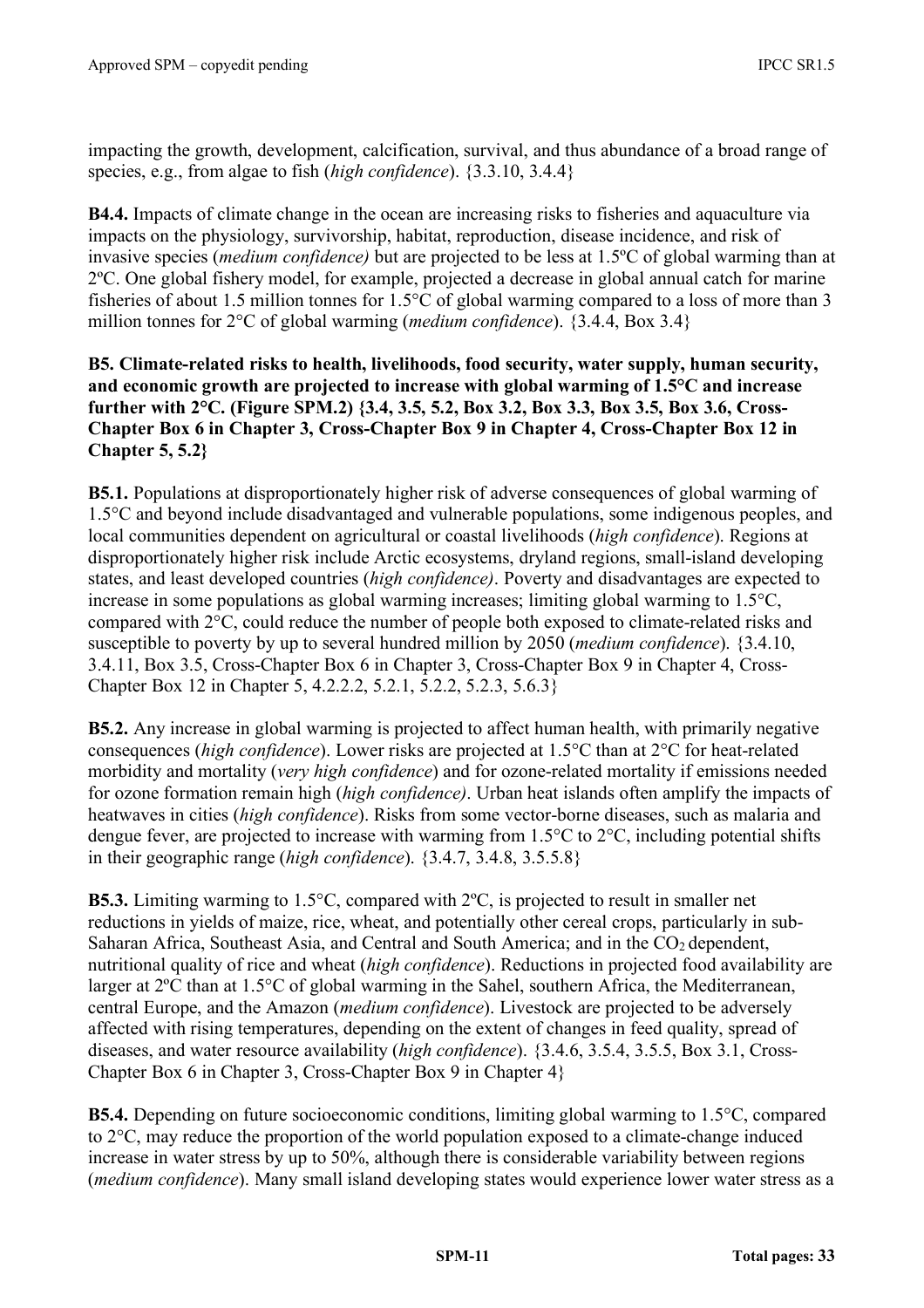result of projected changes in aridity when global warming is limited to 1.5°C, as compared to 2°C (*medium confidence*). {3.3.5, 3.4.2, 3.4.8, 3.5.5, Box 3.2, Box 3.5, Cross-Chapter Box 9 in Chapter 4}

**B5.5.** Risks to global aggregated economic growth due to climate change impacts are projected to be lower at 1.5°C than at 2°C by the end of this century10 (*medium confidence*). This excludes the costs of mitigation, adaptation investments and the benefits of adaptation. Countries in the tropics and Southern Hemisphere subtropics are projected to experience the largest impacts on economic growth due to climate change should global warming increase from 1.5°C to 2 °C (*medium confidence*). {3.5.2, 3.5.3}

**B5.6.** Exposure to multiple and compound climate-related risks increases between 1.5°C and 2°C of global warming, with greater proportions of people both so exposed and susceptible to poverty in Africa and Asia (*high confidence*). For global warming from 1.5°C to 2°C, risks across energy, food, and water sectors could overlap spatially and temporally, creating new and exacerbating current hazards, exposures, and vulnerabilities that could affect increasing numbers of people and regions (*medium confidence*). {Box 3.5, 3.3.1, 3.4.5.3, 3.4.5.6, 3.4.11, 3.5.4.9}

**B5.7.** There are multiple lines of evidence that since the AR5 the assessed levels of risk increased for four of the five Reasons for Concern (RFCs) for global warming to 2°C (*high confidence*). The risk transitions by degrees of global warming are now: from high to very high between 1.5°C and 2°C for RFC1 (Unique and threatened systems) (*high confidence*); from moderate to high risk between 1.0°C and 1.5°C for RFC2 (Extreme weather events) (*medium confidence*); from moderate to high risk between 1.5°C and 2°C for RFC3 (Distribution of impacts) (*high confidence*); from moderate to high risk between 1.5°C and 2.5°C for RFC4 (Global aggregate impacts) (*medium confidence*); and from moderate to high risk between 1°C and 2.5°C for RFC5 (Large-scale singular events) (*medium confidence*). (Figure SPM.2) {3.4.13; 3.5, 3.5.2}

<sup>&</sup>lt;sup>10</sup> Here, impacts on economic growth refer to changes in GDP. Many impacts, such as loss of human lives, cultural heritage, and ecosystem services, are difficult to value and monetize.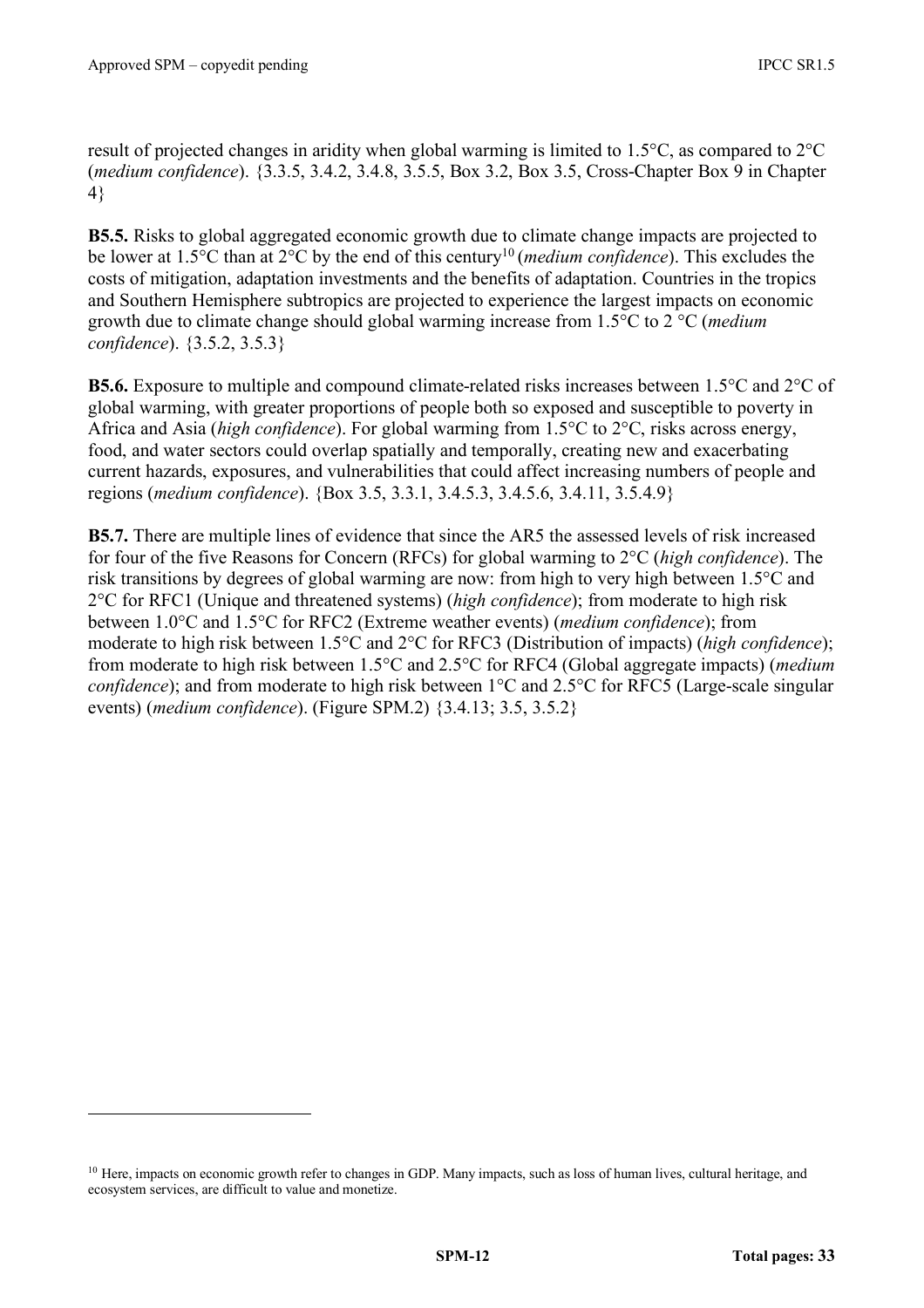### How the level of global warming affects impacts and/or risks associated with the Reasons for Concern (RFCs) and selected natural, managed and human systems

Five Reasons For Concern (RFCs) illustrate the impacts and risks of different levels of global warming for people, economies and ecosystems across sectors and regions.



**Purple** indicates very high risks of severe impacts/risks and the presence of significant irreversibility or the persistence of climate-related hazards, combined with limited ability to adapt due to the nature of the hazard or impacts/risks. Red indicates severe and widespread impacts/risks. Yellow indicates that impacts/risks are detectable and attributable to climate change with at least medium confidence.

White indicates that no impacts are detectable and attributable to climate change.

## **Impacts and risks for selected natural, managed and human systems**



**Confidence level for transition:** *L*=Low, *M*=Medium, *H*=High and *VH*=Very high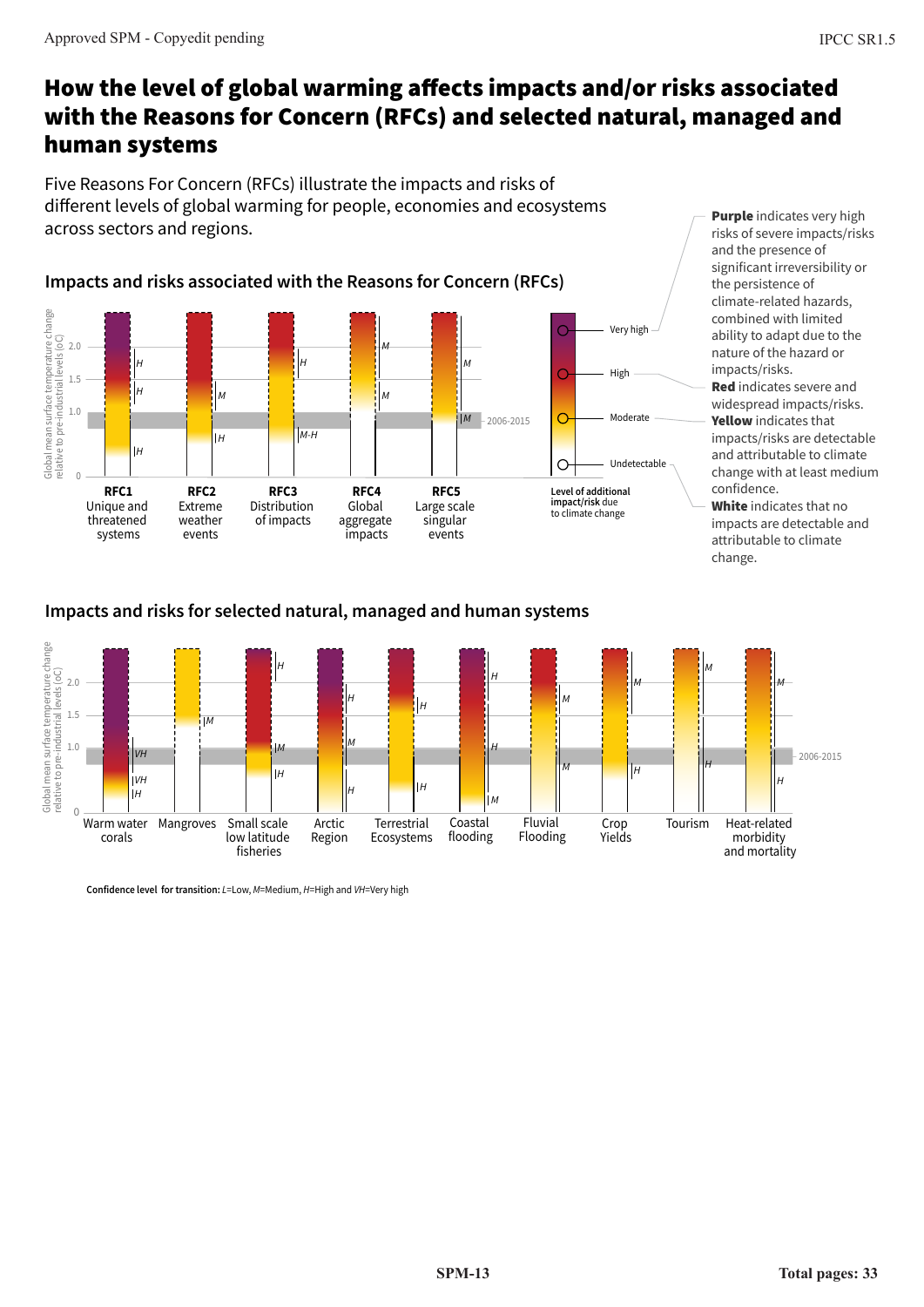**Figure SPM.2:** Five integrative reasons for concern (RFCs) provide a framework for summarizing key impacts and risks across sectors and regions, and were introduced in the IPCC Third Assessment Report. RFCs illustrate the implications of global warming for people, economies, and ecosystems. Impacts and/or risks for each RFC are based on assessment of the new literature that has appeared. As in the AR5, this literature was used to make expert judgments to assess the levels of global warming at which levels of impact and/or risk are undetectable, moderate, high or very high. The selection of impacts and risks to natural, managed and human systems in the lower panel is illustrative and is not intended to be fully comprehensive. **RFC1 Unique and threatened systems:** ecological and human systems that have restricted geographic ranges constrained by climate related conditions and have high endemism or other distinctive properties. Examples include coral reefs, the Arctic and its indigenous people, mountain glaciers, and biodiversity hotspots. **RFC2 Extreme weather events**: risks/impacts to human health, livelihoods, assets, and ecosystems from extreme weather events such as heat waves, heavy rain, drought and associated wildfires, and coastal flooding. **RFC3 Distribution of impacts:** risks/impacts that disproportionately affect particular groups due to uneven distribution of physical climate change hazards, exposure or vulnerability. **RFC4 Global aggregate impacts:** global monetary damage, global scale degradation and loss of ecosystems and biodiversity. **RFC5 Large-scale singular events:** are relatively large, abrupt and sometimes irreversible changes in systems that are caused by global warming. Examples include disintegration of the Greenland and Antarctic ice sheets. {3.4, 3.5, 3.5.2.1, 3.5.2.2, 3.5.2.3, 3.5.2.4, 3.5.2.5, 5.4.1 5.5.3, 5.6.1, Box 3.4}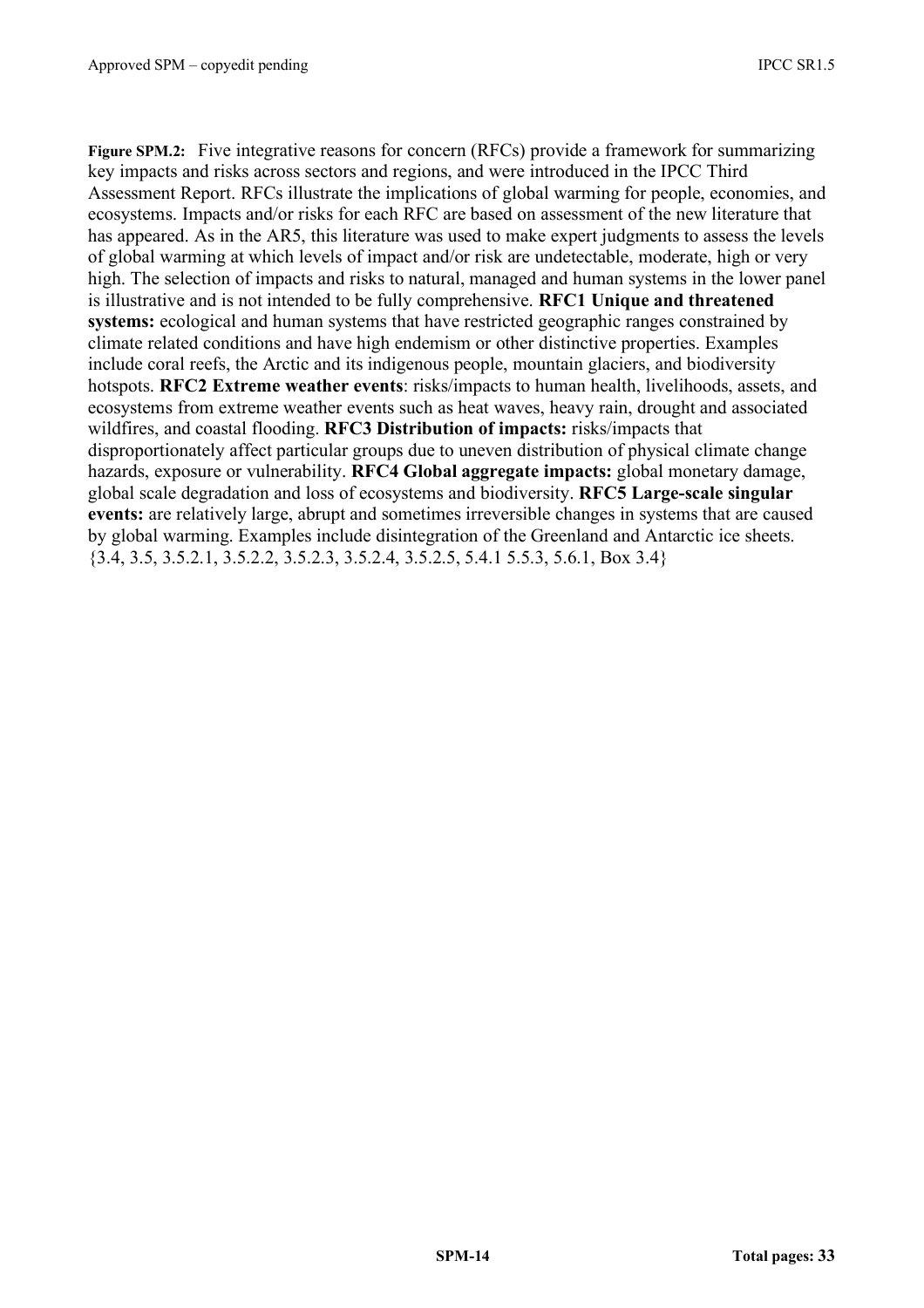**B6. Most adaptation needs will be lower for global warming of 1.5°C compared to 2°C (***high confidence***). There are a wide range of adaptation options that can reduce the risks of climate change (***high confidence***). There are limits to adaptation and adaptive capacity for some human and natural systems at global warming of 1.5°C, with associated losses (***medium confidence***). The number and availability of adaptation options vary by sector (***medium confidence***). {Table 3.5, 4.3, 4.5, Cross-Chapter Box 9 in Chapter 4, Cross-Chapter Box 12 in Chapter 5}** 

**B6.1.** A wide range of adaptation options are available to reduce the risks to natural and managed ecosystems (e.g., ecosystem-based adaptation, ecosystem restoration and avoided degradation and deforestation, biodiversity management, sustainable aquaculture, and local knowledge and indigenous knowledge), the risks of sea level rise (e.g., coastal defence and hardening), and the risks to health, livelihoods, food, water, and economic growth, especially in rural landscapes (e.g., efficient irrigation, social safety nets, disaster risk management, risk spreading and sharing, community-based adaptation) and urban areas (e.g., green infrastructure, sustainable land use and planning, and sustainable water management) (*medium confidence*). {4.3.1, 4.3.2, 4.3.3, 4.3.5, 4.5.3, 4.5.4, 5.3.2, Box 4.2, Box 4.3, Box 4.6, Cross-Chapter Box 9 in Chapter 4}.

**B6.2.** Adaptation is expected to be more challenging for ecosystems, food and health systems at 2°C of global warming than for 1.5°C (*medium confidence*). Some vulnerable regions, including small islands and Least Developed Countries, are projected to experience high multiple interrelated climate risks even at global warming of 1.5°C (*high confidence*). {3.3.1, 3.4.5, Box 3.5, Table 3.5, Cross-Chapter Box 9 in Chapter 4, 5.6, Cross-Chapter Box 12 in Chapter 5, Box 5.3}

**B6.3.** Limits to adaptive capacity exist at 1.5°C of global warming, become more pronounced at higher levels of warming and vary by sector, with site-specific implications for vulnerable regions, ecosystems, and human health (*medium confidence*) {Cross-Chapter Box 12 in Chapter 5, Box 3.5, Table 3.5}

#### **C. Emission Pathways and System Transitions Consistent with 1.5°C Global Warming**

**C1. In model pathways with no or limited overshoot of 1.5°C, global net anthropogenic CO2 emissions decline by about 45% from 2010 levels by 2030 (40–60% interquartile range), reaching net zero around 2050 (2045–2055 interquartile range). For limiting global warming**  to below  $2^{\circ}C^{11}$  CO<sub>2</sub> emissions are projected to decline by about  $20\%$  by  $2030$  in most **pathways (10–30% interquartile range) and reach net zero around 2075 (2065–2080** interquartile range). Non-CO<sub>2</sub> emissions in pathways that limit global warming to 1.5<sup>o</sup>C show **deep reductions that are similar to those in pathways limiting warming to 2°C. (***high confidence***) (Figure SPM.3a) {2.1, 2.3, Table 2.4}** 

**C1.1.** CO<sub>2</sub> emissions reductions that limit global warming to  $1.5^{\circ}$ C with no or limited overshoot can involve different portfolios of mitigation measures, striking different balances between lowering energy and resource intensity, rate of decarbonization, and the reliance on carbon dioxide removal. Different portfolios face different implementation challenges, and potential synergies and trade-offs with sustainable development. (*high confidence*). (Figure SPM.3b) {2.3.2, 2.3.4, 2.4, 2.5.3}

<sup>&</sup>lt;sup>11</sup> References to pathways limiting global warming to  $2^{\circ}$ C are based on a 66% probability of staying below  $2^{\circ}$ C.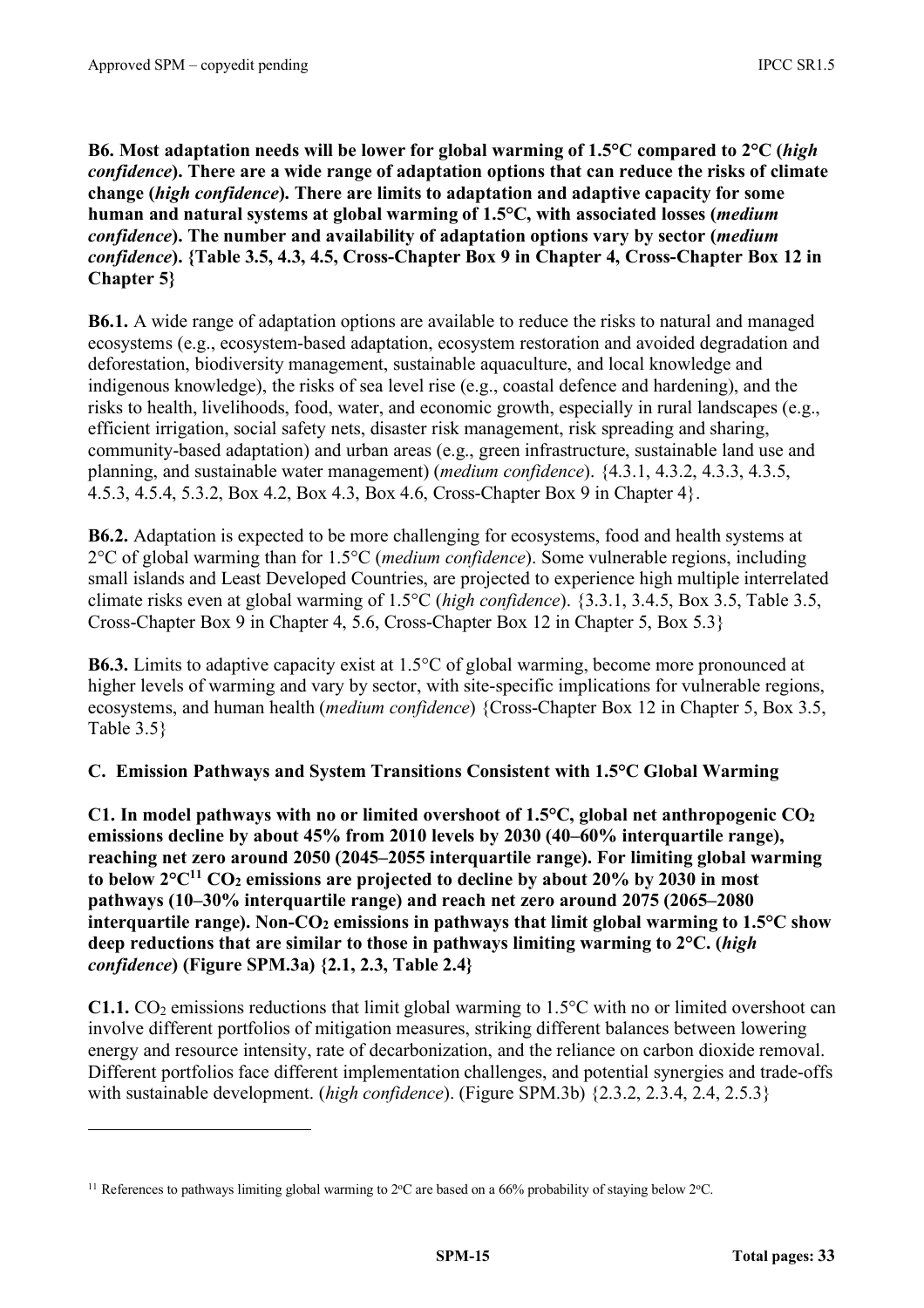**C1.2.** Modelled pathways that limit global warming to 1.5°C with no or limited overshoot involve deep reductions in emissions of methane and black carbon (35% or more of both by 2050 relative to 2010). These pathways also reduce most of the cooling aerosols, which partially offsets mitigation effects for two to three decades. Non- $CO<sub>2</sub>$  emissions<sup>12</sup> can be reduced as a result of broad mitigation measures in the energy sector. In addition, targeted non- $CO<sub>2</sub>$  mitigation measures can reduce nitrous oxide and methane from agriculture, methane from the waste sector, some sources of black carbon, and hydrofluorocarbons. High bioenergy demand can increase emissions of nitrous oxide in some 1.5°C pathways, highlighting the importance of appropriate management approaches. Improved air quality resulting from projected reductions in many non- $CO<sub>2</sub>$  emissions provide direct and immediate population health benefits in all 1.5°C model pathways. (*high confidence*) (Figure SPM.3a) {2.2.1, 2.3.3, 2.4.4, 2.5.3, 4.3.6, 5.4.2}

**C1.3.** Limiting global warming requires limiting the total cumulative global anthropogenic emissions of CO2 since the preindustrial period, i.e. staying within a total carbon budget (*high confidence*).<sup>13</sup> By the end of 2017, anthropogenic  $CO_2$  emissions since the preindustrial period are estimated to have reduced the total carbon budget for 1.5°C by approximately  $2200 \pm 320$  GtCO<sub>2</sub> (*medium confidence*). The associated remaining budget is being depleted by current emissions of 42  $\pm$  3 GtCO<sub>2</sub> per year (*high confidence*). The choice of the measure of global temperature affects the estimated remaining carbon budget. Using global mean surface air temperature, as in AR5, gives an estimate of the remaining carbon budget of 580 GtCO<sub>2</sub> for a 50% probability of limiting warming to 1.5°C, and 420 GtCO<sub>2</sub> for a 66% probability (*medium confidence*).<sup>14</sup> Alternatively, using GMST gives estimates of 770 and 570 GtCO2, for 50% and 66% probabilities,15 respectively (*medium confidence*). Uncertainties in the size of these estimated remaining carbon budgets are substantial and depend on several factors. Uncertainties in the climate response to  $CO<sub>2</sub>$  and non- $CO<sub>2</sub>$  emissions contribute  $\pm 400$  GtCO<sub>2</sub> and the level of historic warming contributes  $\pm 250$  GtCO<sub>2</sub> (*medium*) *confidence*). Potential additional carbon release from future permafrost thawing and methane release from wetlands would reduce budgets by up to  $100 \text{ GtCO}_2$  over the course of this century and more thereafter *(medium confidence)*. In addition, the level of non-CO<sub>2</sub> mitigation in the future could alter the remaining carbon budget by 250 GtCO<sub>2</sub> in either direction (*medium confidence*). {1.2.4, 2.2.2, 2.6.1, Table 2.2, Chapter 2 Supplementary Material}

**C1.4.** Solar radiation modification (SRM) measures are not included in any of the available assessed pathways. Although some SRM measures may be theoretically effective in reducing an overshoot, they face large uncertainties and knowledge gaps as well as substantial risks,

 $12$  Non-CO<sub>2</sub> emissions included in this report are all anthropogenic emissions other than CO<sub>2</sub> that result in radiative forcing. These include short-lived climate forcers, such as methane, some fluorinated gases, ozone precursors, aerosols or aerosol precursors, such as black carbon and sulphur dioxide, respectively, as well as long-lived greenhouse gases, such as nitrous oxide or some fluorinated gases. The radiative forcing associated with non- $CO<sub>2</sub>$  emissions and changes in surface albedo is referred to as non- $CO<sub>2</sub>$  radiative forcing.  $\{x,y\}$ 

<sup>&</sup>lt;sup>13</sup> There is a clear scientific basis for a total carbon budget consistent with limiting global warming to 1.5°C. However, neither this total carbon budget nor the fraction of this budget taken up by past emissions were assessed in this report.

<sup>&</sup>lt;sup>14</sup> Irrespective of the measure of global temperature used, updated understanding and further advances in methods have led to an increase in the estimated remaining carbon budget of about 300 GtCO<sub>2</sub> compared to AR5. (*medium confidence*)  $\{x,y\}$ 

<sup>&</sup>lt;sup>15</sup> These estimates use observed GMST to 2006–2015 and estimate future temperature changes using near surface air temperatures.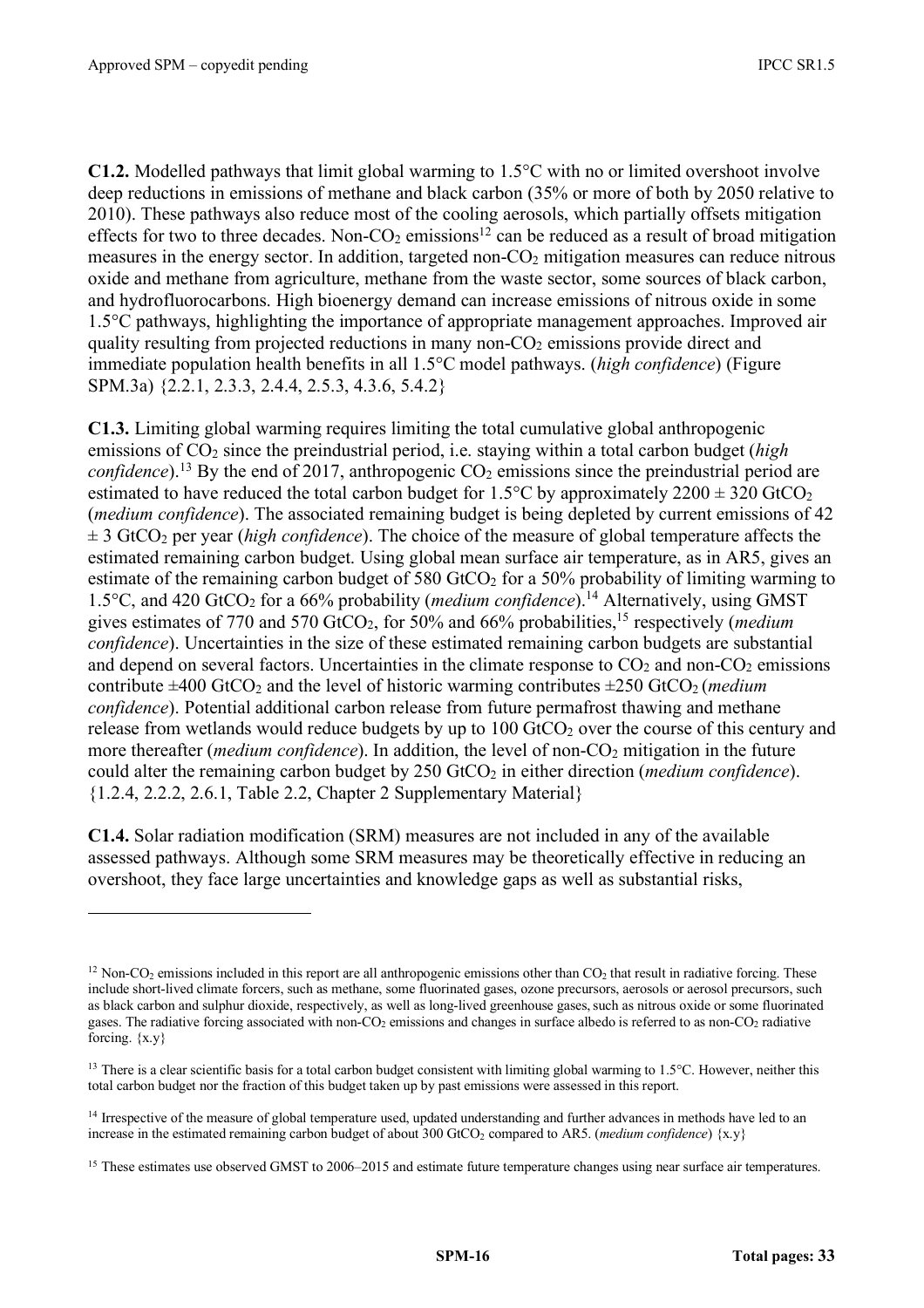institutional and social constraints to deployment related to governance, ethics, and impacts on sustainable development. They also do not mitigate ocean acidification. (*medium confidence*). {4.3.8, Cross-Chapter Box 10 in Chapter 4}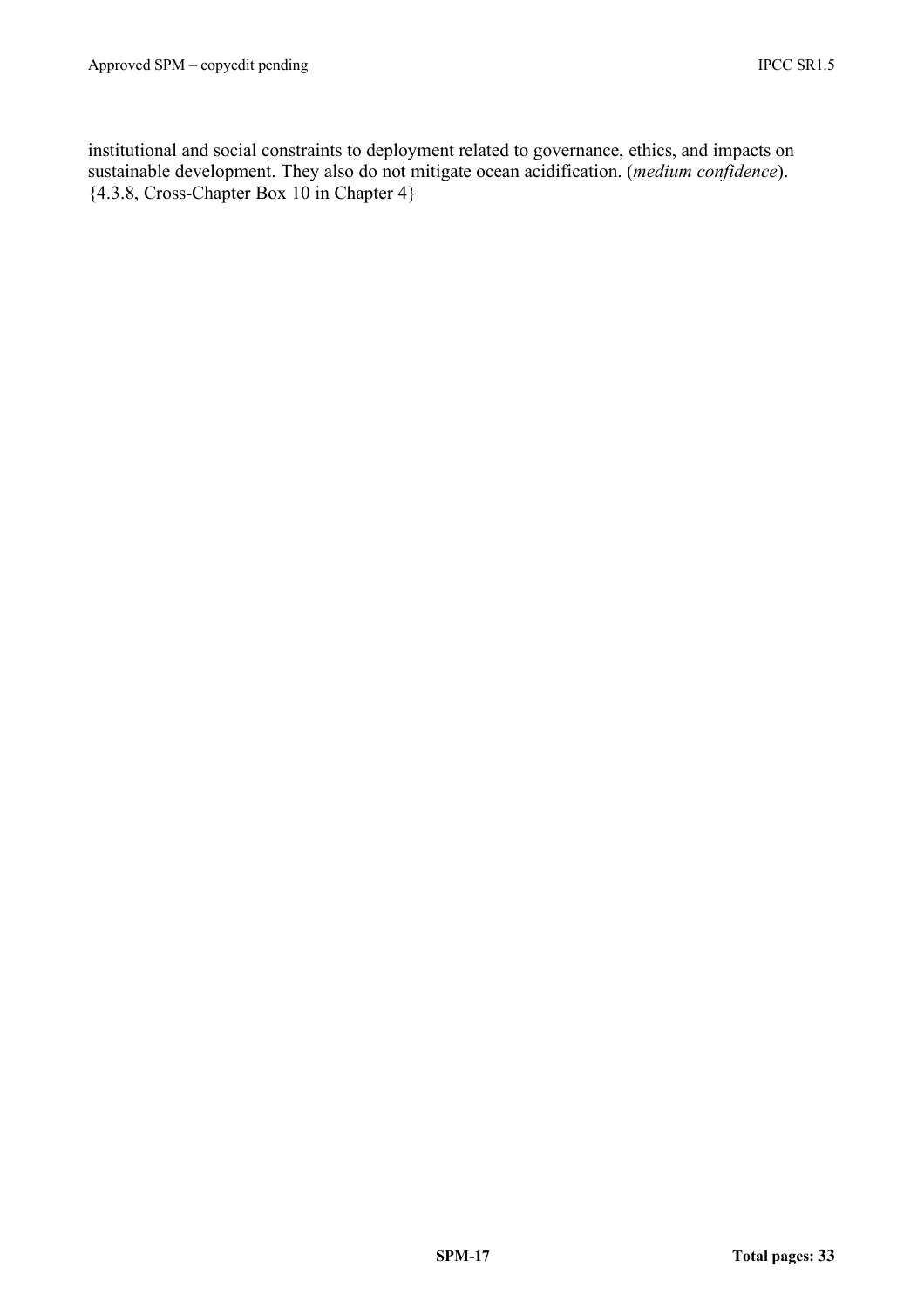## **Global emissions pathway characteristics**

General characteristics of the evolution of anthropogenic net emissions of CO2, and total emissions of methane, black carbon, and nitrous oxide in model pathways that limit global warming to 1.5°C with no or limited overshoot. Net emissions are defined as anthropogenic emissions reduced by anthropogenic removals. Reductions in net emissions can be achieved through different portfolios of mitigation measures illustrated in Figure SPM3B.



**Figure SPM.3a:** Global emissions pathway characteristics. The main panel shows global net anthropogenic CO<sub>2</sub> emissions in pathways limiting global warming to 1.5°C with no or limited (less than 0.1°C) overshoot and pathways with higher overshoot. The shaded area shows the full range for pathways analysed in this report. The panels on the right show non- $CO<sub>2</sub>$  emissions ranges for three compounds with large historical forcing and a substantial portion of emissions coming from sources distinct from those central to  $CO<sub>2</sub>$  mitigation. Shaded areas in these panels show the 5–95% (light shading) and interquartile (dark shading) ranges of pathways limiting global warming to 1.5°C with no or limited overshoot. Box and whiskers at the bottom of the figure show the timing of pathways reaching global net zero  $CO<sub>2</sub>$  emission levels, and a comparison with pathways limiting global warming to 2°C with at least 66% probability. Four illustrative model pathways are highlighted in the main panel and are labelled P1, P2, P3 and P4, corresponding to the LED, S1, S2, and S5 pathways assessed in Chapter 2. Descriptions and characteristics of these pathways are available in Figure SPM3b. {2.1, 2.2, 2.3, Figure 2.5, Figure 2.10, Figure 2.11}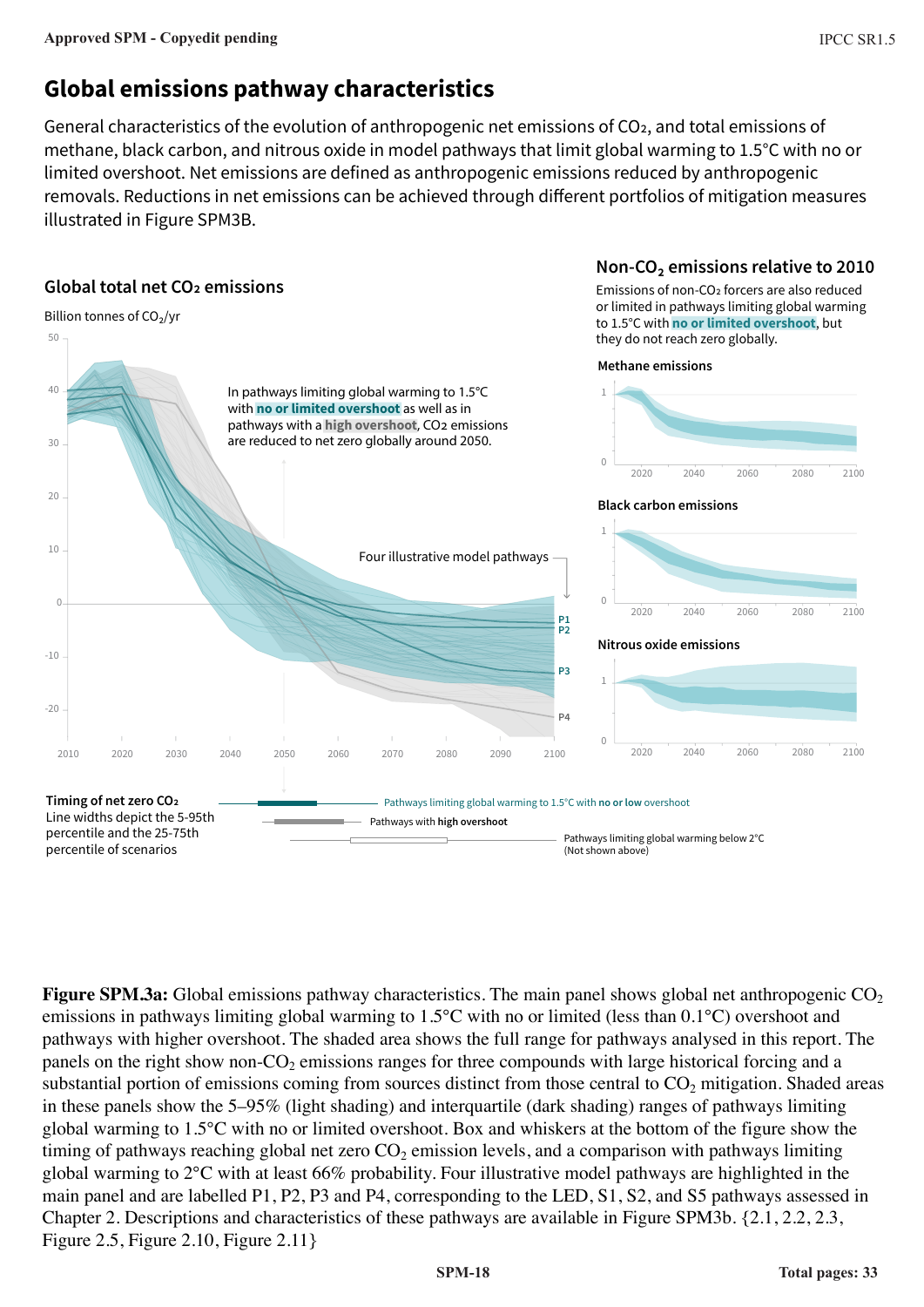CDR option considered; neither fossil fuels with CCS nor BECCS are used.

## **Characteristics of four illustrative model pathways**

well-managed land systems with limited societal acceptability for BECCS.

Different mitigation strategies can achieve the net emissions reductions that would be required to follow a pathway that limit global warming to 1.5°C with no or limited overshoot. All pathways use Carbon Dioxide Removal (CDR), but the amount varies across pathways, as do the relative contributions of Bioenergy with Carbon Capture and Storage (BECCS) and removals in the Agriculture, Forestry and Other Land Use (AFOLU) sector. This has implications for the emissions and several other pathway characteristics.

#### **Breakdown of contributions to global net CO2 emissions in four illustrative model pathways**



No or low overshoot -58 -93 -50 -82 -15 -32  $60$ 77 -78 -97 -37 -87 -25 -74 59 150 -11 -16 430 832  $\overline{0}$ 0 22 -24 -33 5 6 *Pathway classification CO2 emission change in 2030 (% rel to 2010) in 2050 (% rel to 2010) Kyoto-GHG emissions\* in 2030 (% rel to 2010) in 2050 (% rel to 2010) Final energy demand\*\* in 2030 (% rel to 2010) in 2050 (% rel to 2010) Renewable share in electricity in 2030 (%) in 2050 (%) Primary energy from coal in 2030 (% rel to 2010) in 2050 (% rel to 2010) from oil in 2030 (% rel to 2010) in 2050 (% rel to 2010) from gas in 2030 (% rel to 2010) in 2050 (% rel to 2010) from nuclear in 2030 (% rel to 2010) in 2050 (% rel to 2010) from biomass in 2030 (% rel to 2010) in 2050 (% rel to 2010) from non-biomass renewables in 2030 (% rel to 2010) in 2050 (% rel to 2010) Cumulative CCS until 2100 (GtCO2) of which BECCS (GtCO2) Land area of bioenergy crops in 2050 (million hectare) Agricultural CH4 emissions in 2030 (% rel to 2010) in 2050 (% rel to 2010) Agricultural N2O emissions in 2030 (% rel to 2010) in 2050 (% rel to 2010)* No or low overshoot -47 -95 -49 -89 -5 2 58 81 -61 -77 -13 -50 -20 -53 83 98  $\overline{0}$ 49 470 1327 348 151 93 -48 -69 -26 -26 No or low overshoot -41 -91 -35 -78 17 21 48 63 -75 -73 -3 -81 33 21 98 501 36 121 315 878 687 414 283 1 -23 15 0 High overshoot 4 -97 -2 -80 39 44 25 70 -59 -97 86 -32 37 -48 106 468 -1 418 110 1137 1218 1191 724 14  $\overline{2}$ 3 39 No or low overshoot  $(-59,-40)$ (-104,-91) (-55,-38) (-93,-81) (-12, 7) (-11, 22) (47, 65) (69, 87) (-78, -59) (-95, -74) (-34,3) (-78,-31) (-26,21) (-56,6) (44,102) (91,190) (29,80) (123,261) (243,438) (575,1300) (550, 1017) (364, 662) (151, 320) (-30,-11) (-46,-23) (-21,4) (-26,1) P1 P2 P3 P4 **Interquartile range Global indicators**

*NOTE: Indicators have been selected to show global trends identified by the Chapter 2 assessment. National and sectoral characteristics can differ substantially from the global trends shown above.*

*\* Kyoto-gas emissions are based on SAR GWP-100*

*\*\* Changes in energy demand are associated with improvements in energy efficiency and behaviour change*

means, making strong use of CDR through the deployment of BECCS.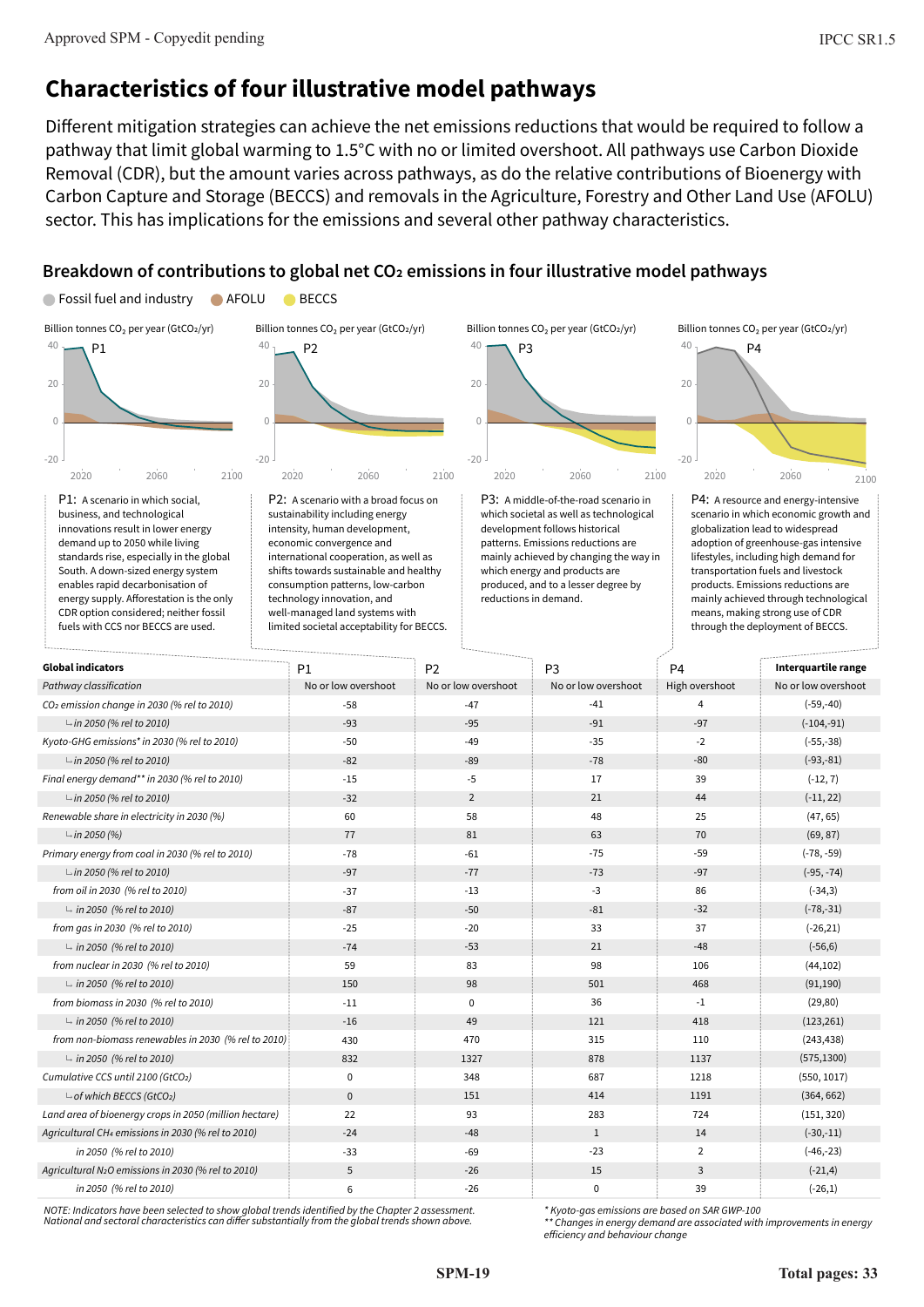**Figure SPM.3b:** Characteristics of four illustrative model pathways in relation to global warming of 1.5°C introduced in Figure SPM3a. These pathways were selected to show a range of potential mitigation approaches and vary widely in their projected energy and land use, as well as their assumptions about future socioeconomic developments, including economic and population growth, equity and sustainability. A breakdown of the global net anthropogenic  $CO<sub>2</sub>$  emissions into the contributions in terms of  $CO<sub>2</sub>$  emissions from fossil fuel and industry, agriculture, forestry and other land use (AFOLU), and bioenergy with carbon capture and storage (BECCS) is shown. AFOLU estimates reported here are not necessarily comparable with countries' estimates. Further characteristics for each of these pathways are listed below each pathway. These pathways illustrate relative global differences in mitigation strategies, but do not represent central estimates, national strategies, and do not indicate requirements. For comparison, the right-most column shows the interquartile ranges across pathways with no or limited overshoot of 1.5°C. Pathways P1, P2, P3 and P4, correspond to the LED, S1, S2, and S5 pathways assessed in Chapter 2. (Figure SPM.3a) {2.2.1, 2.3.1, 2.3.2, 2.3.3, 2.3.4, 2.4.1, 2.4.2, 2.4.4, 2.5.3, Figure 2.5, Figure 2.6, Figure 2.9, Figure 2.10, Figure 2.11, Figure 2.14, Figure 2.15, Figure 2.16, Figure 2.17, Figure 2.24, Figure 2.25, Table 2.4, Table 2.6, Table 2.7, Table 2.9, Table 4.1}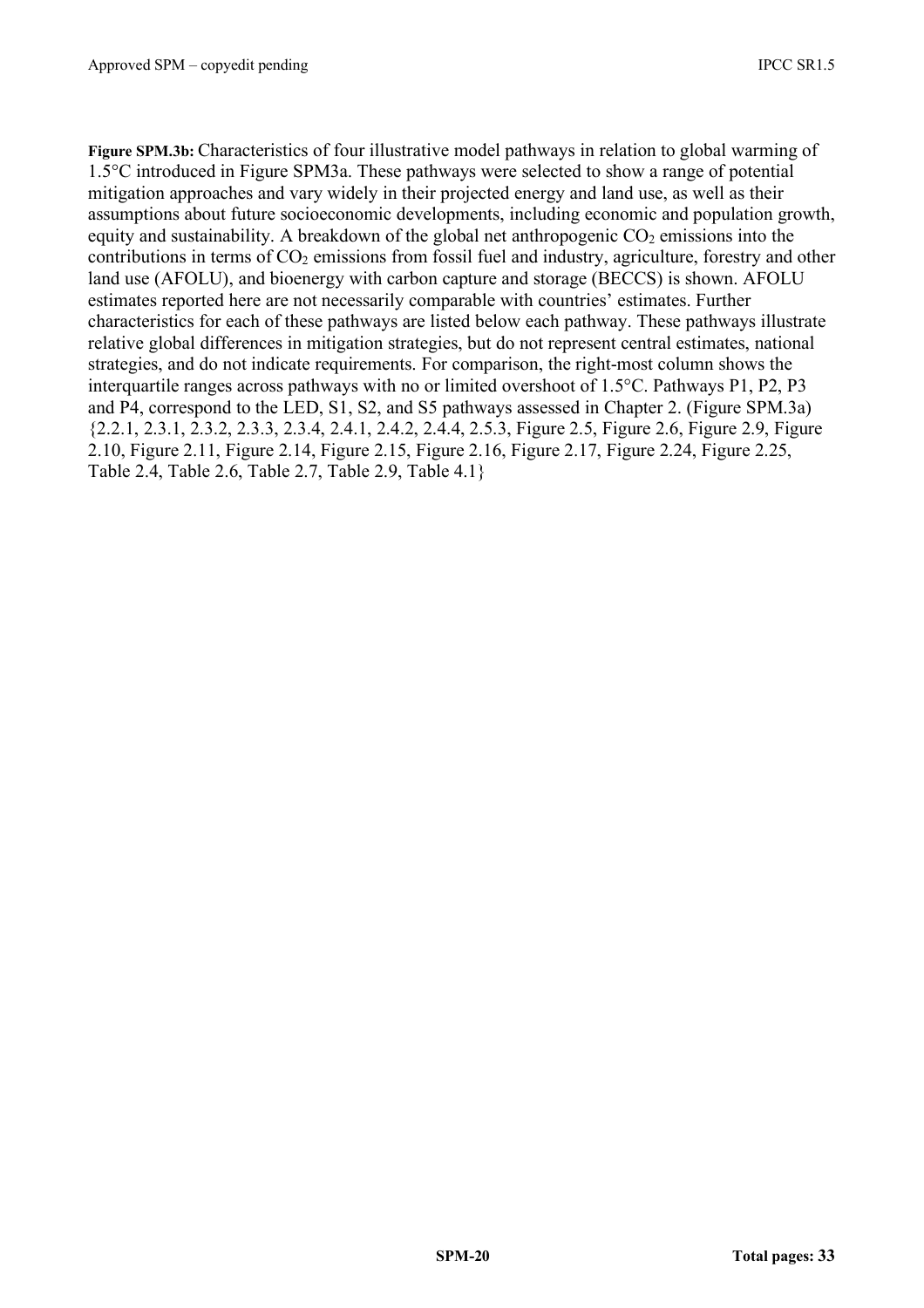**C2. Pathways limiting global warming to 1.5°C with no or limited overshoot would require rapid and far-reaching transitions in energy, land, urban and infrastructure (including transport and buildings), and industrial systems (***high confidence***). These systems transitions are unprecedented in terms of scale, but not necessarily in terms of speed, and imply deep emissions reductions in all sectors, a wide portfolio of mitigation options and a significant upscaling of investments in those options (***medium confidence***). {2.3, 2.4, 2.5, 4.2, 4.3, 4.4, 4.5}**

**C2.1.** Pathways that limit global warming to 1.5°C with no or limited overshoot show system changes that are more rapid and pronounced over the next two decades than in 2°C pathways (*high confidence*). The rates of system changes associated with limiting global warming to 1.5<sup>o</sup>C with no or limited overshoot have occurred in the past within specific sectors, technologies and spatial contexts, but there is no documented historic precedent for their scale (*medium confidence*). {2.3.3, 2.3.4, 2.4, 2.5, 4.2.1, 4.2.2, Cross-Chapter Box 11 in Chapter 4}

**C2.2.** In energy systems, modelled global pathways (considered in the literature) limiting global warming to 1.5°C with no or limited overshoot (for more details see Figure SPM.3b), generally meet energy service demand with lower energy use, including through enhanced energy efficiency, and show faster electrification of energy end use compared to 2°C (*high confidence*). In 1.5°C pathways with no or limited overshoot, low-emission energy sources are projected to have a higher share, compared with 2°C pathways, particularly before 2050 (*high confidence*). In 1.5°C pathways with no or limited overshoot, renewables are projected to supply 70–85% (interquartile range) of electricity in 2050 (*high confidence*). In electricity generation, shares of nuclear and fossil fuels with carbon dioxide capture and storage (CCS) are modelled to increase in most 1.5<sup>o</sup>C pathways with no or limited overshoot. In modelled 1.5°C pathways with limited or no overshoot, the use of CCS would allow the electricity generation share of gas to be approximately 8% (3–11% interquartile range) of global electricity in 2050, while the use of coal shows a steep reduction in all pathways and would be reduced to close to 0% (0–2%) of electricity (*high confidence*). While acknowledging the challenges, and differences between the options and national circumstances, political, economic, social and technical feasibility of solar energy, wind energy and electricity storage technologies have substantially improved over the past few years (*high confidence*). These improvements signal a potential system transition in electricity generation (Figure SPM.3b) {2.4.1, 2.4.2, Figure 2.1, Table 2.6, Table 2.7, Cross-Chapter Box 6 in Chapter 3, 4.2.1, 4.3.1, 4.3.3, 4.5.2}

**C2.3.** CO<sub>2</sub> emissions from industry in pathways limiting global warming to  $1.5^{\circ}$ C with no or limited overshoot are projected to be about 75–90% (interquartile range) lower in 2050 relative to 2010, as compared to 50–80% for global warming of 2oC (*medium confidence*). Such reductions can be achieved through combinations of new and existing technologies and practices, including electrification, hydrogen, sustainable bio-based feedstocks, product substitution, and carbon capture, utilization and storage (CCUS). These options are technically proven at various scales but their large-scale deployment may be limited by economic, financial, human capacity and institutional constraints in specific contexts, and specific characteristics of large-scale industrial installations. In industry, emissions reductions by energy and process efficiency by themselves are insufficient for limiting warming to 1.5°C with no or limited overshoot (*high confidence*). {2.4.3, 4.2.1, Table 4.1, Table 4.3, 4.3.3, 4.3.4, 4.5.2}

**C2.4.** The urban and infrastructure system transition consistent with limiting global warming to 1.5°C with no or limited overshoot would imply, for example, changes in land and urban planning practices, as well as deeper emissions reductions in transport and buildings compared to pathways that limit global warming below 2°C (see 2.4.3; 4.3.3; 4.2.1) (*medium confidence*). Technical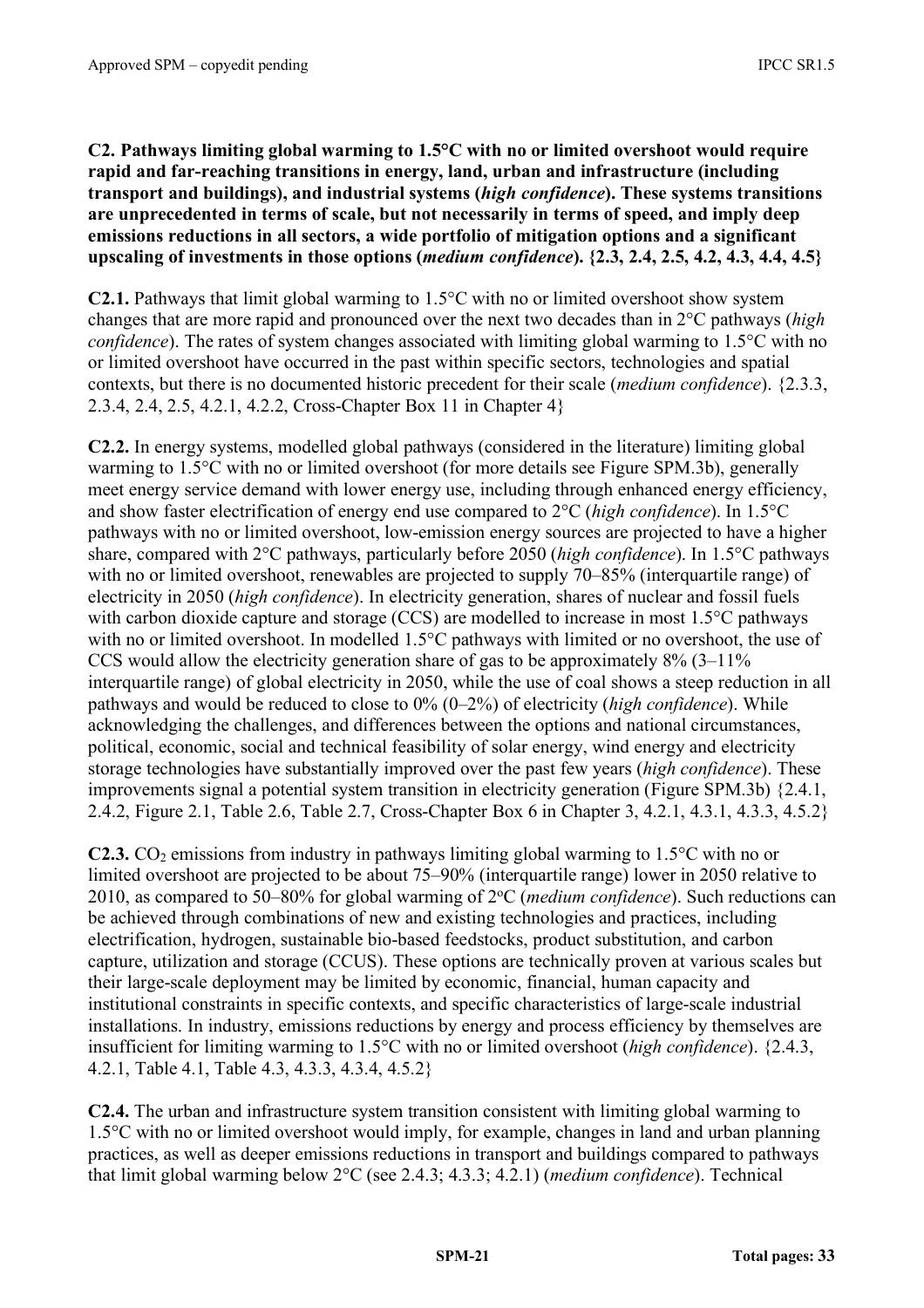measures and practices enabling deep emissions reductions include various energy efficiency options. In pathways limiting global warming to 1.5°C with no or limited overshoot, the electricity share of energy demand in buildings would be about 55–75% in 2050 compared to 50–70% in 2050 for 2°C global warming (*medium confidence*). In the transport sector, the share of low-emission final energy would rise from less than 5% in 2020 to about 35–65% in 2050 compared to 25–45% for 2°C global warming (*medium confidence*). Economic, institutional and socio-cultural barriers may inhibit these urban and infrastructure system transitions, depending on national, regional and local circumstances, capabilities and the availability of capital (*high confidence*). {2.3.4, 2.4.3, 4.2.1, Table 4.1, 4.3.3, 4.5.2}.

**C2.5.** Transitions in global and regional land use are found in all pathways limiting global warming to 1.5°C with no or limited overshoot, but their scale depends on the pursued mitigation portfolio. Model pathways that limit global warming to 1.5<sup>o</sup>C with no or limited overshoot project the conversion of 0.5–8 million km2 of pasture and 0–5 million km2 of non-pasture agricultural land for food and feed crops into  $1-7$  million km<sup>2</sup> for energy crops and a 1 million km<sup>2</sup> reduction to 10 million km2 increase in forests by 2050 relative to 2010 (*medium confidence*).16 Land use transitions of similar magnitude can be observed in modelled 2°C pathways (*medium confidence*). Such large transitions pose profound challenges for sustainable management of the various demands on land for human settlements, food, livestock feed, fibre, bioenergy, carbon storage, biodiversity and other ecosystem services (*high confidence*). Mitigation options limiting the demand for land include sustainable intensification of land use practices, ecosystem restoration and changes towards less resource-intensive diets (*high confidence*). The implementation of land-based mitigation options would require overcoming socio-economic, institutional, technological, financing and environmental barriers that differ across regions (*high confidence*). {2.4.4, Figure 2.24, 4.3.2, 4.5.2, Cross-Chapter Box 7 in Chapter 3}

**C2.6** Total annual average energy-related mitigation investment for the period 2015 to 2050 in pathways limiting warming to 1.5°C is estimated to be around 900 billion USD2015 (range of 180 billion to 1800 billion USD2015 across six models<sup>17</sup>). This corresponds to total annual average energy supply investments of 1600 to 3800 billion USD2015 and total annual average energy demand investments of 700 to 1000 billion USD2015 for the period 2015 to 2050, and an increase in total energy-related investments of about 12% (range of 3% to 23%) in 1.5°C pathways relative to 2°C pathways. Average annual investment in low-carbon energy technologies and energy efficiency are upscaled by roughly a factor of five (range of factor of 4 to 5) by 2050 compared to 2015 (*medium confidence*). {2.5.2, Box 4.8, Figure 2.27}

**C2.7.** Modelled pathways limiting global warming to 1.5°C with no or limited overshoot project a wide range of global average discounted marginal abatement costs over the 21st century. They are roughly 3-4 times higher than in pathways limiting global warming to below 2°C (*high confidence*). The economic literature distinguishes marginal abatement costs from total mitigation costs in the economy. The literature on total mitigation costs of 1.5°C mitigation pathways is limited and was not assessed in this report. Knowledge gaps remain in the integrated assessment of the economy wide costs and benefits of mitigation in line with pathways limiting warming to 1.5°C. {2.5.2; 2.6; Figure 2.26}

<sup>&</sup>lt;sup>16</sup> The projected land use changes presented are not deployed to their upper limits simultaneously in a single pathway.

<sup>&</sup>lt;sup>17</sup> Including two pathways limiting warming to 1.5°C with no or limited overshoot and four pathways with high overshoot.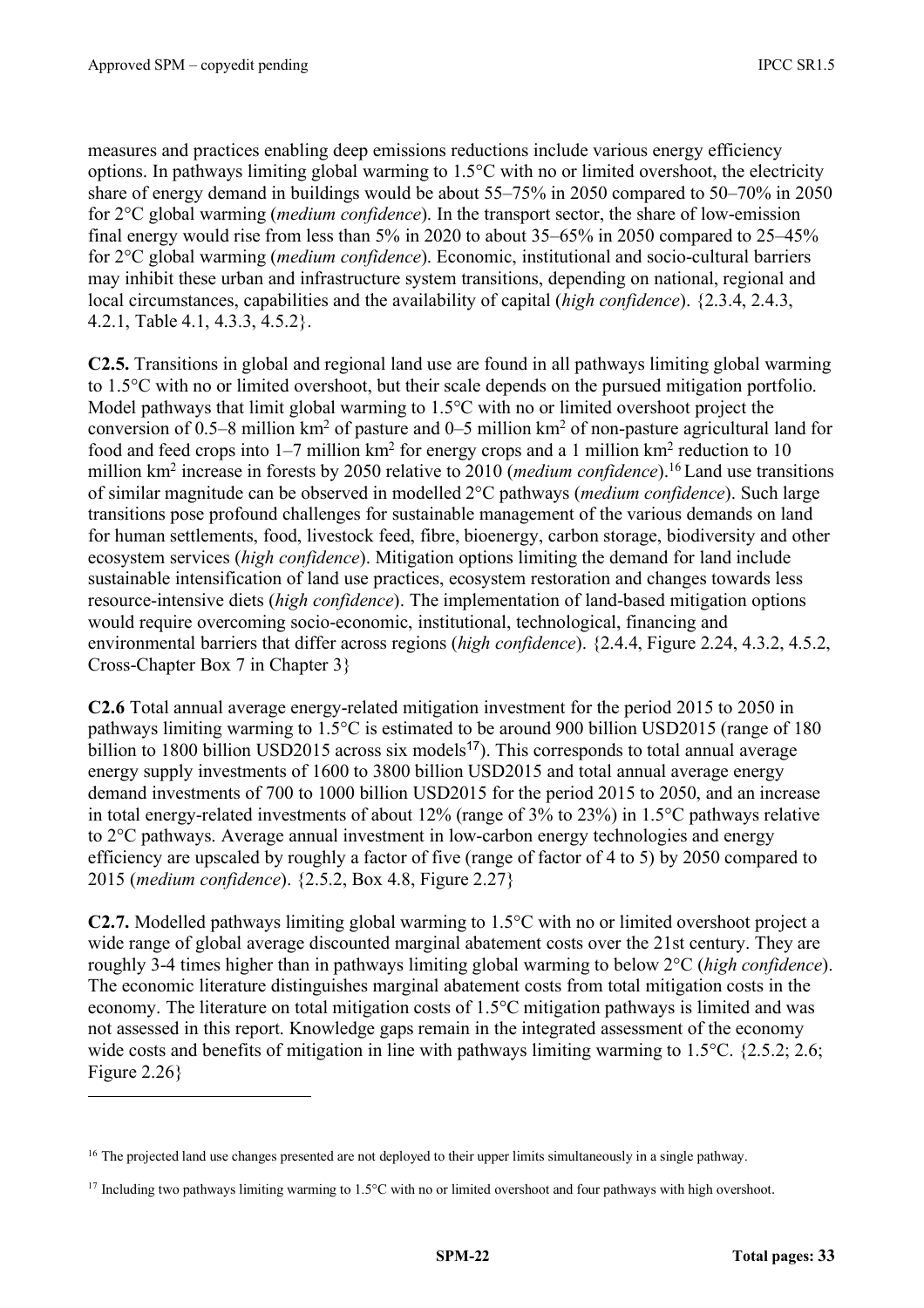**C3. All pathways that limit global warming to 1.5°C with limited or no overshoot project the**  use of carbon dioxide removal (CDR) on the order of 100–1000 GtCO<sub>2</sub> over the 21st century. **CDR would be used to compensate for residual emissions and, in most cases, achieve net negative emissions to return global warming to 1.5°C following a peak (***high confidence***). CDR**  deployment of several hundreds of GtCO<sub>2</sub> is subject to multiple feasibility and sustainability **constraints (***high confidence***). Significant near-term emissions reductions and measures to**  lower energy and land demand can limit CDR deployment to a few hundred GtCO<sub>2</sub> without **reliance on bioenergy with carbon capture and storage (BECCS) (***high confidence***). {2.3, 2.4, 3.6.2, 4.3, 5.4}** 

**C3.1.** Existing and potential CDR measures include afforestation and reforestation, land restoration and soil carbon sequestration, BECCS, direct air carbon capture and storage (DACCS), enhanced weathering and ocean alkalinization. These differ widely in terms of maturity, potentials, costs, risks, co-benefits and trade-offs (*high confidence*). To date, only a few published pathways include CDR measures other than afforestation and BECCS. {2.3.4, 3.6.2, 4.3.2, 4.3.7}

**C3.2**. In pathways limiting global warming to 1.5°C with limited or no overshoot, BECCS deployment is projected to range from  $0-1$ ,  $0-8$ , and  $0-16$  GtCO<sub>2</sub> yr<sup>-1</sup> in 2030, 2050, and 2100, respectively, while agriculture, forestry and land-use (AFOLU) related CDR measures are projected to remove  $0-5$ ,  $1-11$ , and  $1-5$  GtCO<sub>2</sub> yr<sup>-1</sup> in these years (*medium confidence*). The upper end of these deployment ranges by mid-century exceeds the BECCS potential of up to 5 GtCO<sub>2</sub> yr<sup>-1</sup> and afforestation potential of up to 3.6 GtCO2 yr-1 assessed based on recent literature (*medium confidence*). Some pathways avoid BECCS deployment completely through demand-side measures and greater reliance on AFOLU-related CDR measures (*medium confidence*). The use of bioenergy can be as high or even higher when BECCS is excluded compared to when it is included due to its potential for replacing fossil fuels across sectors (*high confidence*). (Figure SPM.3b) {2.3.3, 2.3.4, 2.4.2, 3.6.2, 4.3.1, 4.2.3, 4.3.2, 4.3.7, 4.4.3, Table 2.4}

**C3.3.** Pathways that overshoot 1.5 $^{\circ}$ C of global warming rely on CDR exceeding residual CO<sub>2</sub> emissions later in the century to return to below 1.5°C by 2100, with larger overshoots requiring greater amounts of CDR (Figure SPM.3b). (*high confidence*). Limitations on the speed, scale, and societal acceptability of CDR deployment hence determine the ability to return global warming to below 1.5°C following an overshoot. Carbon cycle and climate system understanding is still limited about the effectiveness of net negative emissions to reduce temperatures after they peak (*high confidence*). {2.2, 2.3.4, 2.3.5, 2.6, 4.3.7, 4.5.2, Table 4.11}

**C3.4.** Most current and potential CDR measures could have significant impacts on land, energy, water, or nutrients if deployed at large scale (*high confidence*). Afforestation and bioenergy may compete with other land uses and may have significant impacts on agricultural and food systems, biodiversity and other ecosystem functions and services (*high confidence*). Effective governance is needed to limit such trade-offs and ensure permanence of carbon removal in terrestrial, geological and ocean reservoirs (*high confidence*). Feasibility and sustainability of CDR use could be enhanced by a portfolio of options deployed at substantial, but lesser scales, rather than a single option at very large scale (*high confidence*). (Figure SPM.3b). {2.3.4, 2.4.4, 2.5.3, 2.6, 3.6.2, 4.3.2, 4.3.7, 4.5.2, 5.4.1, 5.4.2; Cross-Chapter Boxes 7 and 8 in Chapter 3, Table 4.11, Table 5.3, Figure 5.3}

**C3.5**. Some AFOLU-related CDR measures such as restoration of natural ecosystems and soil carbon sequestration could provide co-benefits such as improved biodiversity, soil quality, and local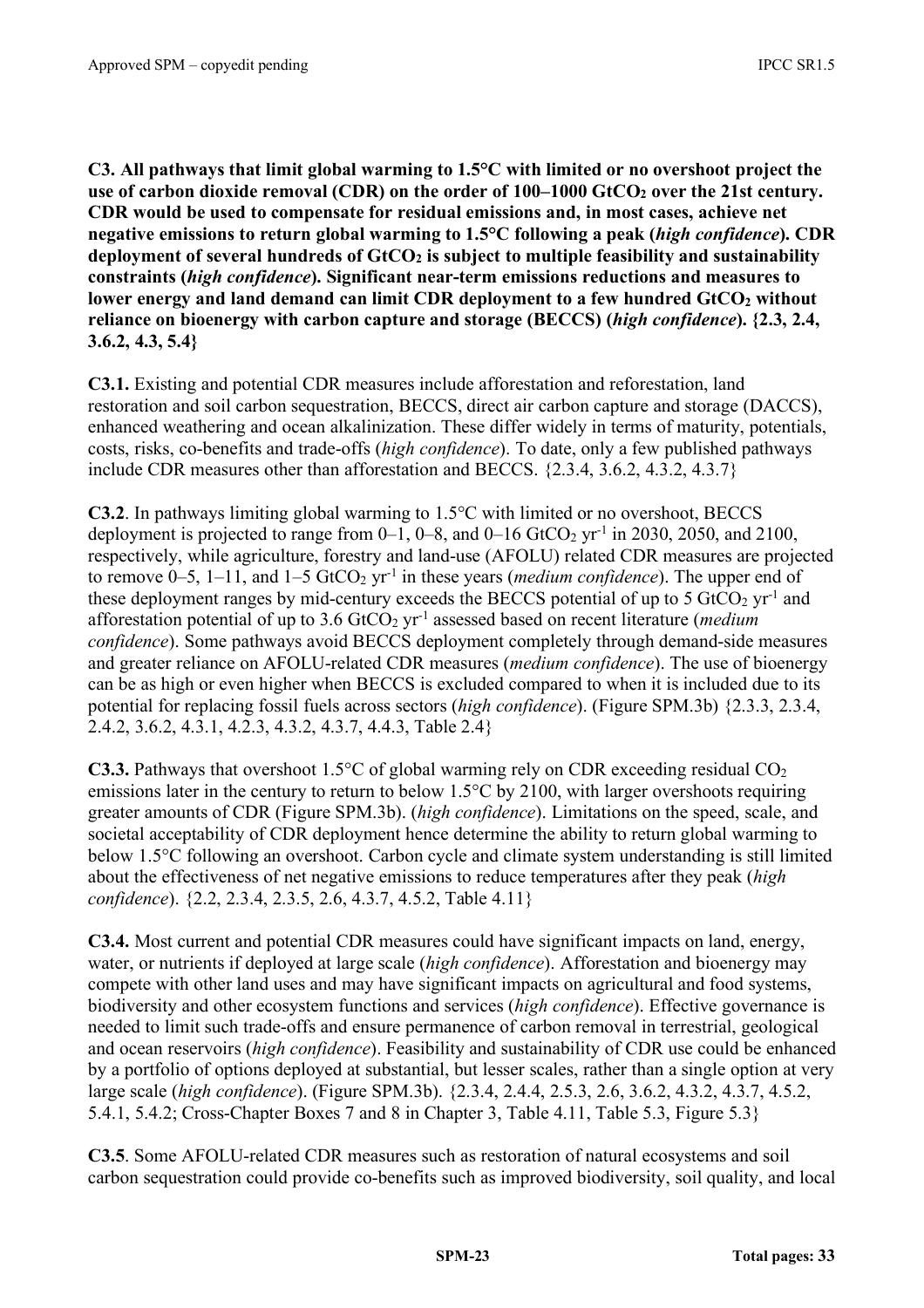food security. If deployed at large scale, they would require governance systems enabling sustainable land management to conserve and protect land carbon stocks and other ecosystem functions and services (*medium confidence*). (Figure SPM.4) {2.3.3, 2.3.4, 2.4.2, 2.4.4, 3.6.2, 5.4.1, Cross-Chapter Boxes 3 in Chapter 1 and 7 in Chapter 3, 4.3.2, 4.3.7, 4.4.1, 4.5.2, Table 2.4}

#### **D. Strengthening the Global Response in the Context of Sustainable Development and Efforts to Eradicate Poverty**

**D1. Estimates of the global emissions outcome of current nationally stated mitigation ambitions as submitted under the Paris Agreement would lead to global greenhouse gas emissions**<sup>18</sup> in 2030 of 52–58 GtCO<sub>2</sub>eq yr<sup>-1</sup> (*medium confidence*). Pathways reflecting these **ambitions would not limit global warming to 1.5°C, even if supplemented by very challenging increases in the scale and ambition of emissions reductions after 2030 (***high confidence***). Avoiding overshoot and reliance on future large-scale deployment of carbon dioxide removal (CDR) can only be achieved if global CO2 emissions start to decline well before 2030 (***high confidence***). {1.2, 2.3, 3.3, 3.4, 4.2, 4.4, Cross-Chapter Box 11 in Chapter 4}**

**D1.1.** Pathways that limit global warming to 1.5<sup>o</sup>C with no or limited overshoot show clear emission reductions by 2030 (*high confidence*). All but one show a decline in global greenhouse gas emissions to below 35 GtCO<sub>2</sub>eq yr<sup>-1</sup> in 2030, and half of available pathways fall within the  $25-30$ GtCO<sub>2</sub>eq yr<sup>-1</sup> range (interquartile range), a 40–50% reduction from 2010 levels (*high confidence*). Pathways reflecting current nationally stated mitigation ambition until 2030 are broadly consistent with cost-effective pathways that result in a global warming of about 3<sup>o</sup>C by 2100, with warming continuing afterwards (*medium confidence*). {2.3.3, 2.3.5, Cross-Chapter Box 11 in Chapter 4, 5.5.3.2}

**D1.2.** Overshoot trajectories result in higher impacts and associated challenges compared to pathways that limit global warming to 1.5°C with no or limited overshoot (*high confidence*). Reversing warming after an overshoot of 0.2°C or larger during this century would require upscaling and deployment of CDR at rates and volumes that might not be achievable given considerable implementation challenges (*medium confidence*). {1.3.3, 2.3.4, 2.3.5, 2.5.1, 3.3, 4.3.7, Cross-Chapter Box 8 in Chapter 3, Cross-Chapter Box 11 in Chapter 4}

**D1.3.** The lower the emissions in 2030, the lower the challenge in limiting global warming to 1.5°C after 2030 with no or limited overshoot (*high confidence*). The challenges from delayed actions to reduce greenhouse gas emissions include the risk of cost escalation, lock-in in carbon-emitting infrastructure, stranded assets, and reduced flexibility in future response options in the medium to long-term (*high confidence*). These may increase uneven distributional impacts between countries at different stages of development (*medium confidence*). {2.3.5, 4.4.5, 5.4.2}

**D2. The avoided climate change impacts on sustainable development, eradication of poverty and reducing inequalities would be greater if global warming were limited to 1.5°C rather than 2°C, if mitigation and adaptation synergies are maximized while trade-offs are minimized (***high confidence***). {1.1, 1.4, 2.5, 3.3, 3.4, 5.2, Table 5.1}**

<sup>&</sup>lt;sup>18</sup> GHG emissions have been aggregated with 100-year GWP values as introduced in the IPCC Second Assessment Report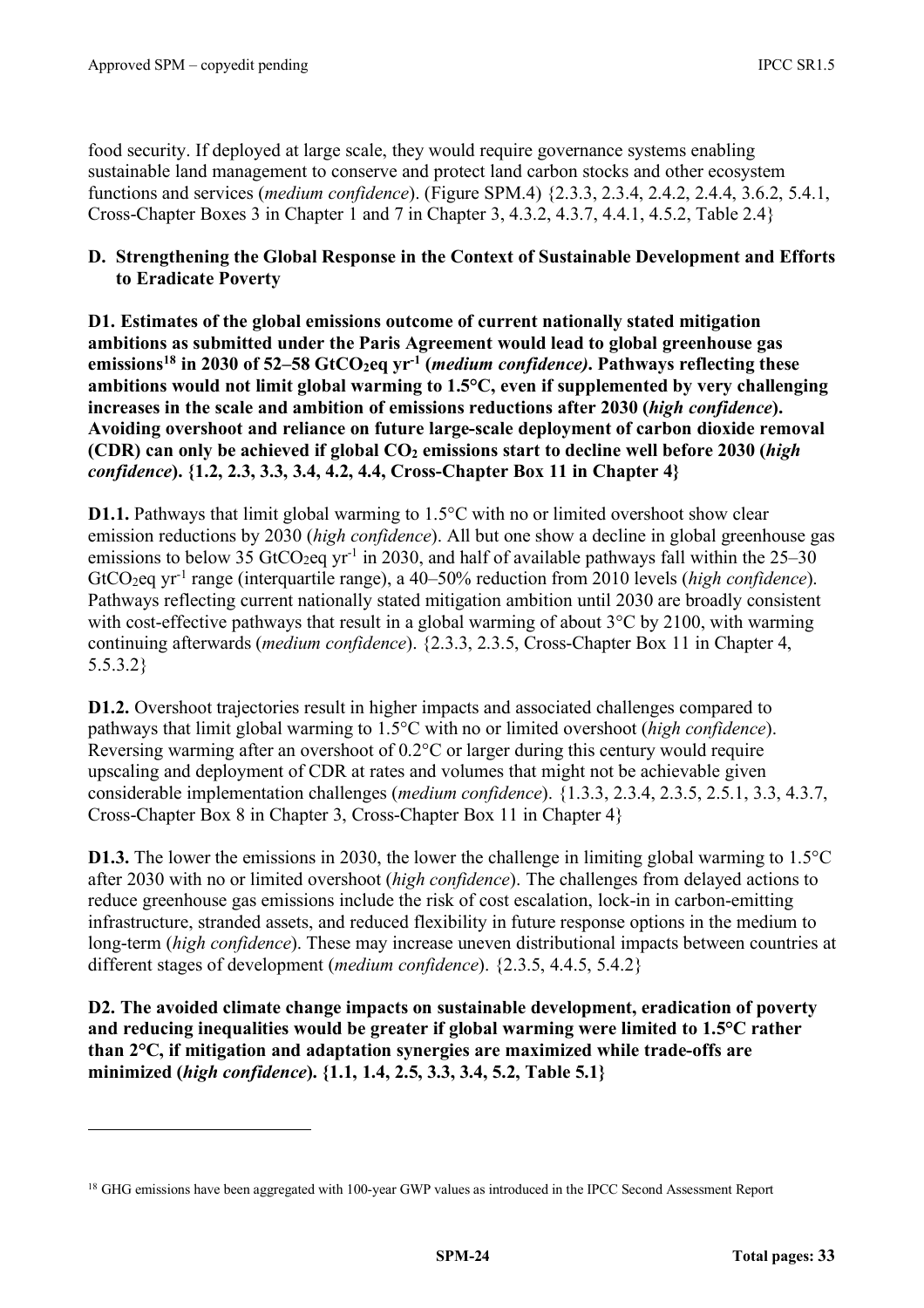**D2.1.** Climate change impacts and responses are closely linked to sustainable development which balances social well-being, economic prosperity and environmental protection. The United Nations Sustainable Development Goals (SDGs), adopted in 2015, provide an established framework for assessing the links between global warming of 1.5°C or 2°C and development goals that include poverty eradication, reducing inequalities, and climate action (*high confidence*) {Cross-Chapter Box 4 in Chapter 1, 1.4, 5.1}

**D2.2.** The consideration of ethics and equity can help address the uneven distribution of adverse impacts associated with 1.5°C and higher levels of global warming, as well as those from mitigation and adaptation, particularly for poor and disadvantaged populations, in all societies (*high confidence*). {1.1.1, 1.1.2, 1.4.3, 2.5.3, 3.4.10, 5.1, 5.2, 5.3. 5.4, Cross-Chapter Box 4 in Chapter 1, Cross-Chapter Boxes 6 and 8 in Chapter 3, and Cross-Chapter Box 12 in Chapter 5}

**D2.3.** Mitigation and adaptation consistent with limiting global warming to 1.5°C are underpinned by enabling conditions, assessed in SR1.5 across the geophysical, environmental-ecological, technological, economic, socio-cultural and institutional dimensions of feasibility. Strengthened multi-level governance, institutional capacity, policy instruments, technological innovation and transfer and mobilization of finance, and changes in human behaviour and lifestyles are enabling conditions that enhance the feasibility of mitigation and adaptation options for 1.5°C consistent systems transitions. *(high confidence*) {1.4, Cross-Chapter Box 3 in Chapter 1, 4.4, 4.5, 5.6}

#### **D3. Adaptation options specific to national contexts, if carefully selected together with enabling conditions, will have benefits for sustainable development and poverty reduction with global warming of 1.5**°**C, although trade-offs are possible (***high confidence***). {1.4, 4.3, 4.5}**

**D3.1.** Adaptation options that reduce the vulnerability of human and natural systems have many synergies with sustainable development, if well managed, such as ensuring food and water security, reducing disaster risks, improving health conditions, maintaining ecosystem services and reducing poverty and inequality (*high confidence*). Increasing investment in physical and social infrastructure is a key enabling condition to enhance the resilience and the adaptive capacities of societies. These benefits can occur in most regions with adaptation to 1.5°C of global warming (*high confidence*). {1.4.3, 4.2.2, 4.3.1, 4.3.2, 4.3.3, 4.3.5, 4.4.1, 4.4.3, 4.5.3, 5.3.1, 5.3.2}

**D3.2.** Adaptation to 1.5<sup>o</sup>C global warming can also result in trade–offs or maladaptations with adverse impacts for sustainable development. For example, if poorly designed or implemented, adaptation projects in a range of sectors can increase greenhouse gas emissions and water use, increase gender and social inequality, undermine health conditions, and encroach on natural ecosystems (*high confidence*). These trade-offs can be reduced by adaptations that include attention to poverty and sustainable development (*high confidence*). {4.3.2, 4.3.3, 4.5.4, 5.3.2; Cross-Chapter Boxes 6 and 7 in Chapter 3}

**D3.3.** A mix of adaptation and mitigation options to limit global warming to 1.5<sup>o</sup>C, implemented in a participatory and integrated manner, can enable rapid, systemic transitions in urban and rural areas (*high confidence*). These are most effective when aligned with economic and sustainable development, and when local and regional governments and decision makers are supported by national governments (*medium confidence*) {4.3.2, 4.3.3, 4.4.1, 4.4.2}

**D3.4.** Adaptation options that also mitigate emissions can provide synergies and cost savings in most sectors and system transitions, such as when land management reduces emissions and disaster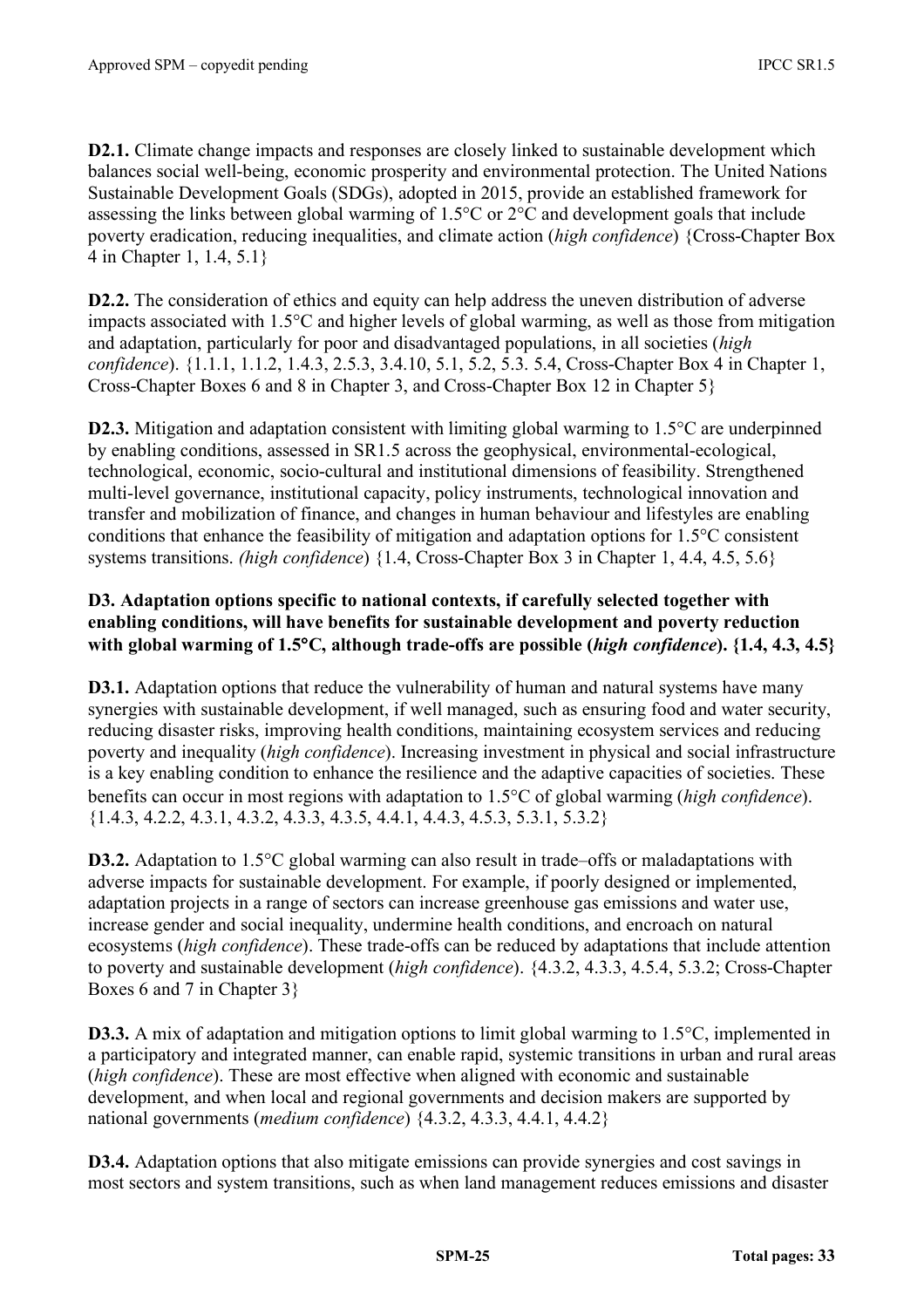risk, or when low carbon buildings are also designed for efficient cooling. Trade-offs between mitigation and adaptation, when limiting global warming to 1.5°C, such as when bioenergy crops, reforestation or afforestation encroach on land needed for agricultural adaptation, can undermine food security, livelihoods, ecosystem functions and services and other aspects of sustainable development. (*high confidence*) {3.4.3, 4.3.2, 4.3.4, 4.4.1, 4.5.2, 4.5.3, 4.5.4}

#### **D4. Mitigation options consistent with 1.5°C pathways are associated with multiple synergies and trade-offs across the Sustainable Development Goals (SDGs). While the total number of possible synergies exceeds the number of trade-offs, their net effect will depend on the pace and magnitude of changes, the composition of the mitigation portfolio and the management of the transition.** *(high confidence***) (Figure SPM.4) {2.5, 4.5, 5.4}**

**D4.1.** 1.5°C pathways have robust synergies particularly for the SDGs 3 (health), 7 (clean energy), 11 (cities and communities), 12 (responsible consumption and production), and 14 (oceans) (*very high confidence*). Some 1.5°C pathways show potential trade-offs with mitigation for SDGs 1 (poverty), 2 (hunger), 6 (water), and 7 (energy access), if not carefully managed (*high confidence*) (Figure SPM.4). {5.4.2; Figure 5.4, Cross-Chapter Boxes 7 and 8 in Chapter 3}

**D4.2.** 1.5°C pathways that include low energy demand (e.g., see P1 in Figure SPM.3a and SPM.3b), low material consumption, and low GHG-intensive food consumption have the most pronounced synergies and the lowest number of trade-offs with respect to sustainable development and the SDGs (*high confidence*). Such pathways would reduce dependence on CDR. In modelled pathways sustainable development, eradicating poverty and reducing inequality can support limiting warming to 1.5◦C. (*high confidence*) (Figure SPM.3b, Figure SPM.4) {2.4.3, 2.5.1, 2.5.3, Figure 2.4, Figure 2.28, 5.4.1, 5.4.2, Figure 5.4}

**D4.3.** 1.5°C and 2°C modelled pathways often rely on the deployment of large-scale land-related measures like afforestation and bioenergy supply, which, if poorly managed, can compete with food production and hence raise food security concerns (*high confidence*). The impacts of carbon dioxide removal (CDR) options on SDGs depend on the type of options and the scale of deployment (*high confidence*). If poorly implemented, CDR options such as BECCS and AFOLU options would lead to trade-offs. Context-relevant design and implementation requires considering people's needs, biodiversity, and other sustainable development dimensions (*very high confidence*). {Figure SPM.4, 5.4.1.3, Cross-Chapter Box 7 in Chapter 3}

**D4.4.** Mitigation consistent with 1.5<sup>o</sup>C pathways creates risks for sustainable development in regions with high dependency on fossil fuels for revenue and employment generation (*high confidence*). Policies that promote diversification of the economy and the energy sector can address the associated challenges (*high confidence*). {5.4.1.2, Box 5.2}

**D4.5.** Redistributive policies across sectors and populations that shield the poor and vulnerable can resolve trade-offs for a range of SDGs, particularly hunger, poverty and energy access. Investment needs for such complementary policies are only a small fraction of the overall mitigation investments in 1.5°C pathways. (*high confidence*) {2.4.3, 5.4.2, Figure 5.5}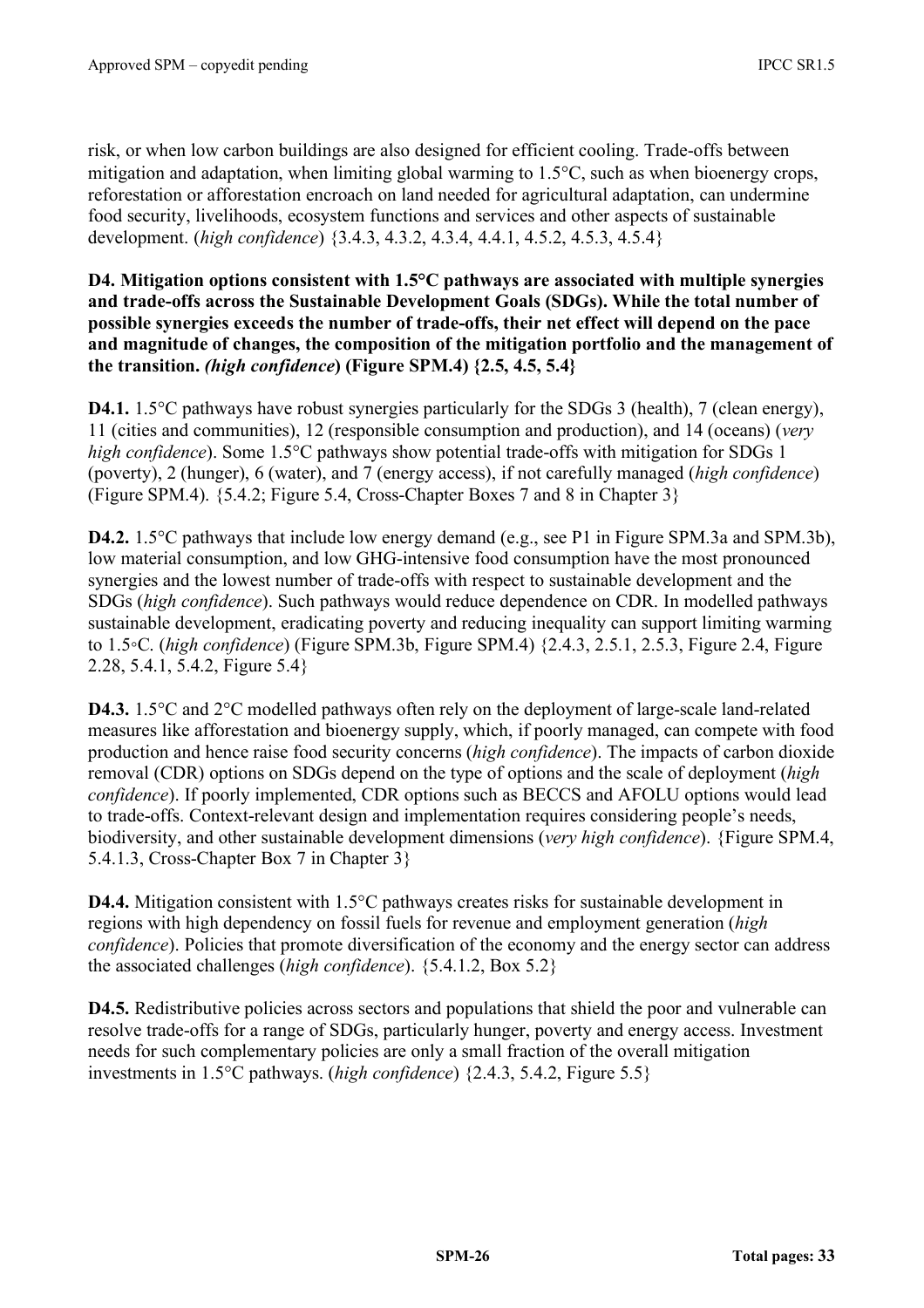## **Indicative linkages between mitigation options and sustainable development using SDGs (The linkages do not show costs and benefits)**

Mitigation options deployed in each sector can be associated with potential positive effects (synergies) or negative effects (trade-offs) with the Sustainable Development Goals (SDGs). The degree to which this potential is realized will depend on the selected portfolio of mitigation options, mitigation policy design, and local circumstances and context. Particularly in the energy-demand sector, the potential for synergies is larger than for trade-offs. The bars group individually assessed options by level of confidence and take into account the relative strength of the assessed mitigation-SDG connections.

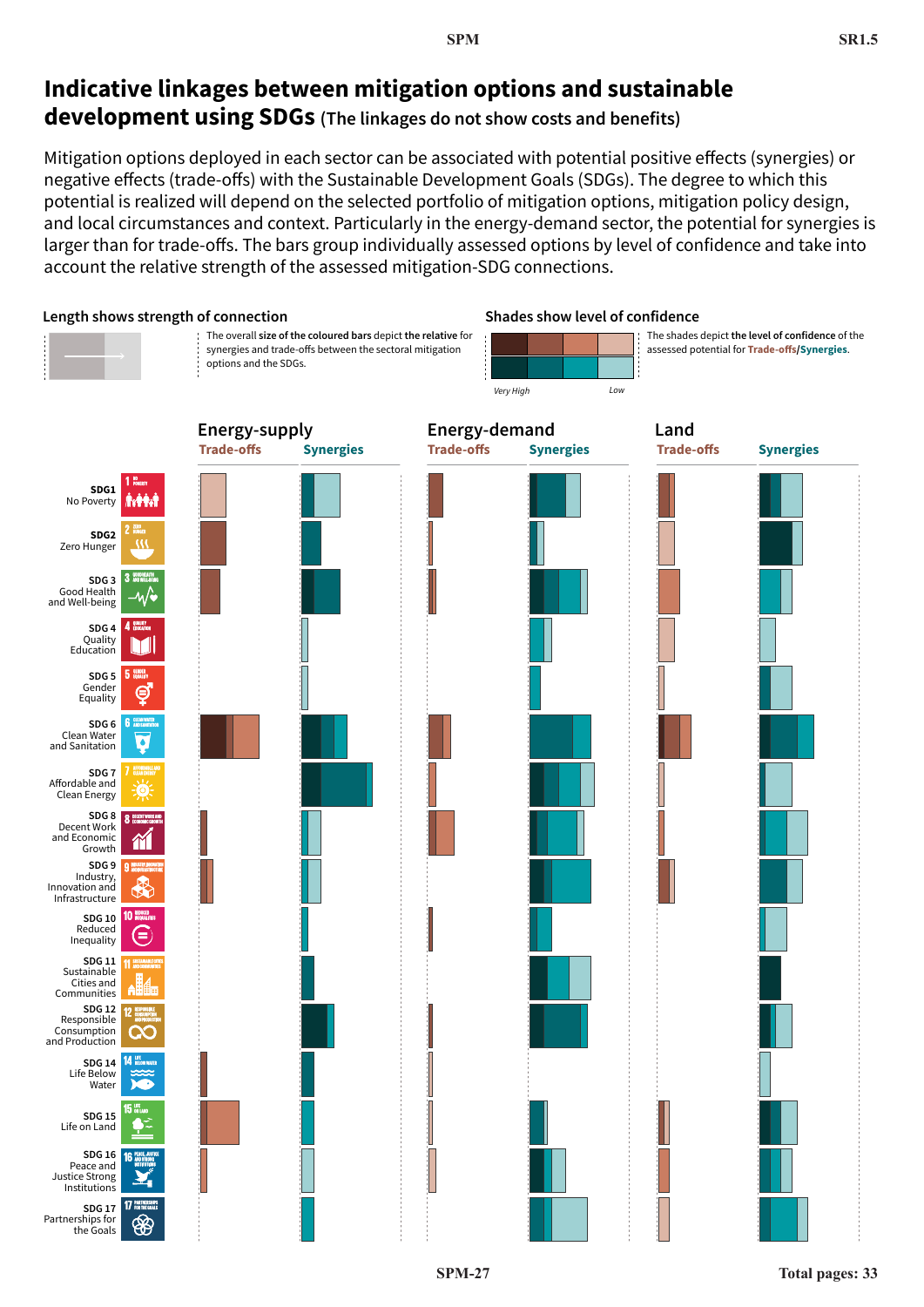**Figure SPM.4:** Potential synergies and trade-offs between the sectoral portfolio of climate change mitigation options and the Sustainable Development Goals (SDGs). The SDGs serve as an analytical framework for the assessment of the different sustainable development dimensions, which extend beyond the time frame of the 2030 SDG targets. The assessment is based on literature on mitigation options that are considered relevant for 1.5ºC. The assessed strength of the SDG interactions is based on the qualitative and quantitative assessment of individual mitigation options listed in Table 5.2. For each mitigation option, the strength of the SDG-connection as well as the associated confidence of the underlying literature (shades of green and red) was assessed. The strength of positive connections (synergies) and negative connections (trade-offs) across all individual options within a sector (see Table 5.2) are aggregated into sectoral potentials for the whole mitigation portfolio. The (white) areas outside the bars, which indicate no interactions, have *low confidence* due to the uncertainty and limited number of studies exploring indirect effects. The strength of the connection considers only the effect of mitigation and does not include benefits of avoided impacts. SDG 13 (climate action) is not listed because mitigation is being considered in terms of interactions with SDGs and not vice versa. The bars denote the strength of the connection, and do not consider the strength of the impact on the SDGs. The energy demand sector comprises behavioural responses, fuel switching and efficiency options in the transport, industry and building sector as well as carbon capture options in the industry sector. Options assessed in the energy supply sector comprise biomass and non-biomass renewables, nuclear, CCS with bio-energy, and CCS with fossil fuels. Options in the land sector comprise agricultural and forest options, sustainable diets & reduced food waste, soil sequestration, livestock & manure management, reduced deforestation, afforestation & reforestation, responsible sourcing. In addition to this figure, options in the ocean sector are discussed in the underlying report. {5.4, Table 5.2, Figure 5.2}

#### **Statement for knowledge gap:**

Information about the net impacts of mitigation on sustainable development in 1.5°C pathways is available only for a limited number of SDGs and mitigation options. Only a limited number of studies have assessed the benefits of avoided climate change impacts of 1.5°C pathways for the SDGs, and the co-effects of adaptation for mitigation and the SDGs. The assessment of the indicative mitigation potentials in Figure SPM.4 is a step further from AR5 towards a more comprehensive and integrated assessment in the future.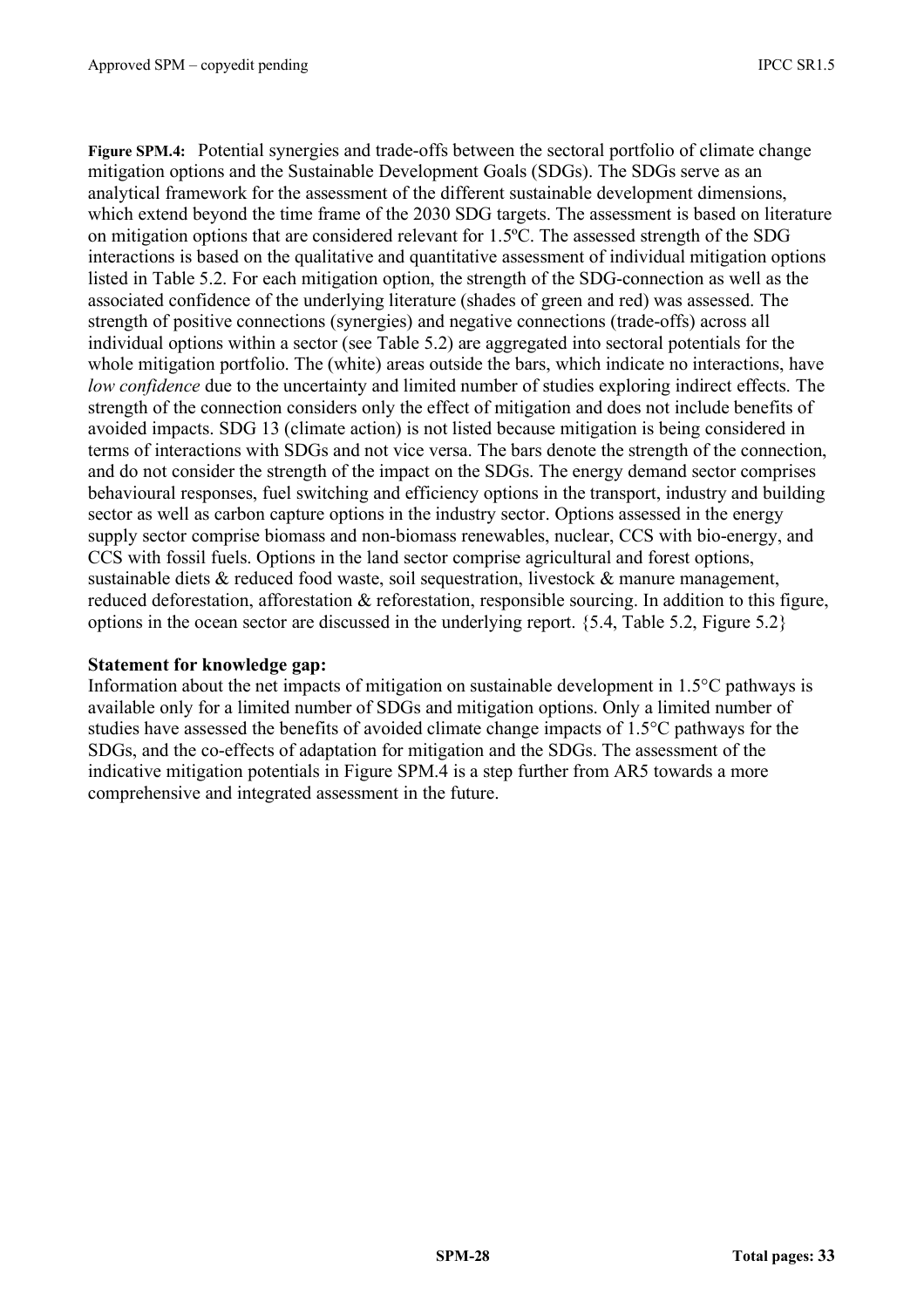#### **D5. Limiting the risks from global warming of 1.5°C in the context of sustainable development and poverty eradication implies system transitions that can be enabled by an increase of adaptation and mitigation investments, policy instruments, the acceleration of technological innovation and behaviour changes (***high confidence***). {2.3, 2.4, 2.5, 3.2, 4.2, 4.4, 4.5, 5.2, 5.5, 5.6}**

**D5.1.** Directing finance towards investment in infrastructure for mitigation and adaptation could provide additional resources. This could involve the mobilization of private funds by institutional investors, asset managers and development or investment banks, as well as the provision of public funds. Government policies that lower the risk of low-emission and adaptation investments can facilitate the mobilization of private funds and enhance the effectiveness of other public policies. Studies indicate a number of challenges including access to finance and mobilisation of funds (*high confidence*) {2.5.2, 4.4.5}

**D5.2.** Adaptation finance consistent with global warming of 1.5<sup>o</sup>C is difficult to quantify and compare with 2°C. Knowledge gaps include insufficient data to calculate specific climate resilience-enhancing investments, from the provision of currently underinvested basic infrastructure. Estimates of the costs of adaptation might be lower at global warming of 1.5°C than for 2°C. Adaptation needs have typically been supported by public sector sources such as national and subnational government budgets, and in developing countries together with support from development assistance, multilateral development banks, and UNFCCC channels (*medium confidence*). More recently there is a growing understanding of the scale and increase in NGO and private funding in some regions (*medium confidence*). Barriers include the scale of adaptation financing, limited capacity and access to adaptation finance (*medium confidence*).{4.4.5, 4.6}

**D5.3.** Global model pathways limiting global warming to 1.5<sup>o</sup>C are projected to involve the annual average investment needs in the energy system of around 2.4 trillion USD2010 between 2016 and 2035 representing about 2.5% of the world GDP (*medium confidence*). {2.5.2, 4.4.5, Box 4.8}

**D5.4.** Policy tools can help mobilise incremental resources, including through shifting global investments and savings and through market and non-market based instruments as well as accompanying measures to secure the equity of the transition, acknowledging the challenges related with implementation including those of energy costs, depreciation of assets and impacts on international competition, and utilizing the opportunities to maximize co-benefits (*high confidence*) {1.3.3, 2.3.4, 2.3.5, 2.5.1, 2.5.2, Cross-Chapter Box 8 in Chapter 3 and 11 in Chapter 4, 4.4.5, 5.5.2}

**D5.5.** The systems transitions consistent with adapting to and limiting global warming to 1.5°C include the widespread adoption of new and possibly disruptive technologies and practices and enhanced climate-driven innovation. These imply enhanced technological innovation capabilities, including in industry and finance. Both national innovation policies and international cooperation can contribute to the development, commercialization and widespread adoption of mitigation and adaptation technologies. Innovation policies may be more effective when they combine public support for research and development with policy mixes that provide incentives for technology diffusion. (*high confidence*) {4.4.4, 4.4.5}.

**D5.6**. Education, information, and community approaches, including those that are informed by Indigenous knowledge and local knowledge, can accelerate the wide scale behaviour changes consistent with adapting to and limiting global warming to 1.5°C. These approaches are more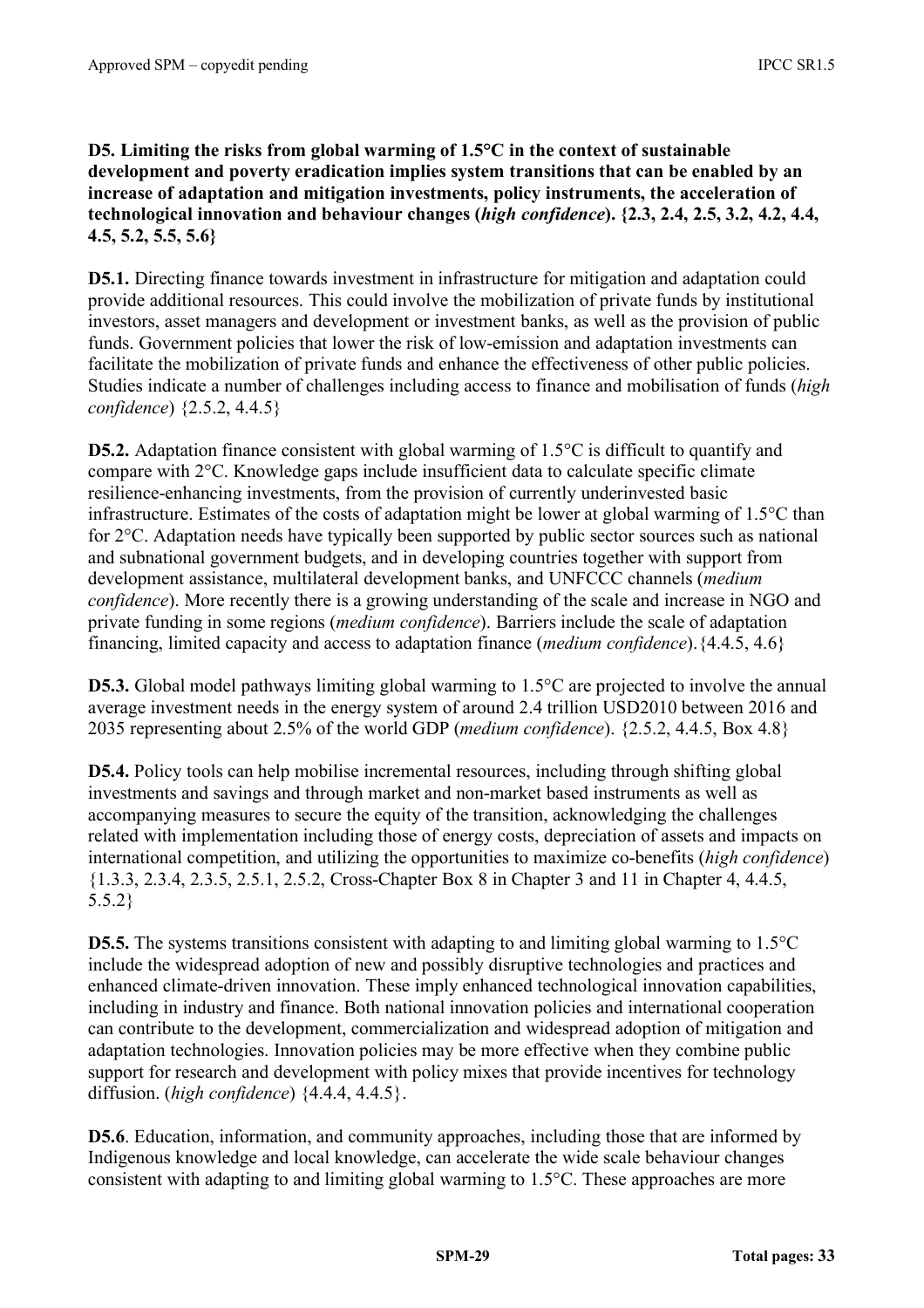effective when combined with other policies and tailored to the motivations, capabilities, and resources of specific actors and contexts (*high confidence*). Public acceptability can enable or inhibit the implementation of policies and measures to limit global warming to 1.5°C and to adapt to the consequences. Public acceptability depends on the individual's evaluation of expected policy consequences, the perceived fairness of the distribution of these consequences, and perceived fairness of decision procedures (*high confidence*). {1.1, 1.5, 4.3.5, 4.4.1, 4.4.3, Box 4.3, 5.5.3, 5.6.5}

**D6. Sustainable development supports, and often enables, the fundamental societal and systems transitions and transformations that help limit global warming to 1.5°C. Such changes facilitate the pursuit of climate-resilient development pathways that achieve ambitious mitigation and adaptation in conjunction with poverty eradication and efforts to reduce inequalities** *(high confidence)***. {Box 1.1, 1.4.3, Figure 5.1, 5.5.3, Box 5.3}** 

**D6.1.** Social justice and equity are core aspects of climate-resilient development pathways that aim to limit global warming to 1.5°C as they address challenges and inevitable trade-offs, widen opportunities, and ensure that options, visions, and values are deliberated, between and within countries and communities, without making the poor and disadvantaged worse off (*high confidence*). {5.5.2, 5.5.3, Box 5.3, Figure 5.1, Figure 5.6, Cross-Chapter Boxes 12 and 13 in Chapter 5}

**D6.2.** The potential for climate-resilient development pathways differs between and within regions and nations, due to different development contexts and systemic vulnerabilities (*very high confidence*). Efforts along such pathways to date have been limited (*medium confidence*) and enhanced efforts would involve strengthened and timely action from all countries and non-state actors (*high confidence*). {5.5.1, 5.5.3, Figure 5.1}

**D6.3.** Pathways that are consistent with sustainable development show fewer mitigation and adaptation challenges and are associated with lower mitigation costs. The large majority of modelling studies could not construct pathways characterized by lack of international cooperation, inequality and poverty that were able to limit global warming to 1.5°C. (*high confidence*) {2.3.1, 2.5.3, 5.5.2}

**D7. Strengthening the capacities for climate action of national and sub-national authorities, civil society, the private sector, indigenous peoples and local communities can support the implementation of ambitious actions implied by limiting global warming to 1.5°C (***high confidence***). International cooperation can provide an enabling environment for this to be achieved in all countries and for all people, in the context of sustainable development. International cooperation is a critical enabler for developing countries and vulnerable regions (***high confidence***). {1.4, 2.3, 2.5, 4.2, 4.4, 4.5, 5.3, 5.4, 5.5, 5.6, 5, Box 4.1, Box 4.2, Box 4.7, Box 5.3, Cross-Chapter Box 9 in Chapter 4, Cross-Chapter Box 13 in Chapter 5}**

**D7.1.** Partnerships involving non-state public and private actors, institutional investors, the banking system, civil society and scientific institutions would facilitate actions and responses consistent with limiting global warming to 1.5°C (*very high confidence*). {1.4, 4.4.1, 4.2.2, 4.4.3, 4.4.5, 4.5.3, 5.4.1, 5.6.2, Box 5.3}.

**D7.2.** Cooperation on strengthened accountable multilevel governance that includes non-state actors such as industry, civil society and scientific institutions, coordinated sectoral and cross-sectoral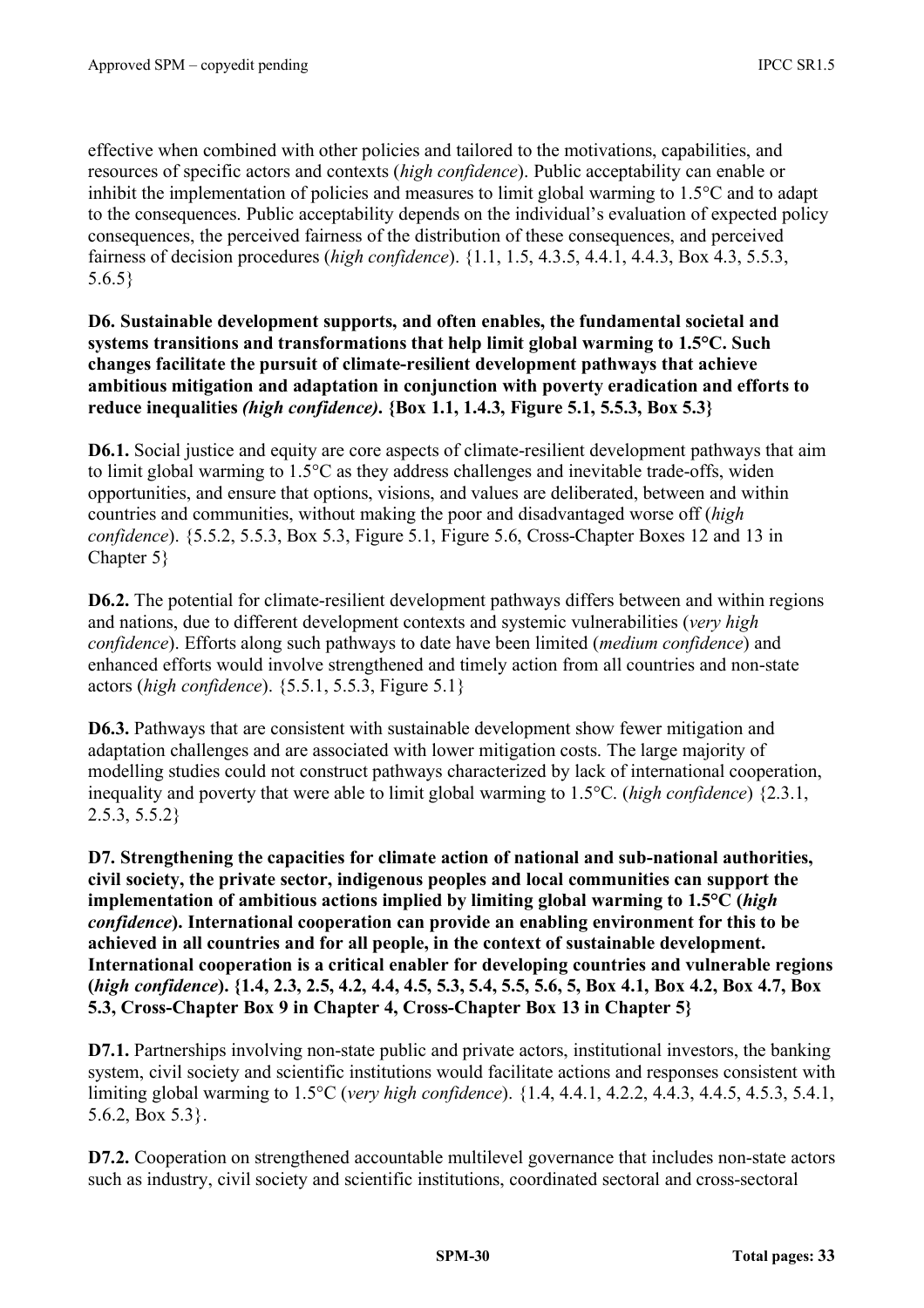policies at various governance levels, gender-sensitive policies, finance including innovative financing and cooperation on technology development and transfer can ensure participation, transparency, capacity building, and learning among different players (*high confidence*). {2.5.2, 4.2.2, 4.4.1, 4.4.2, 4.4.3, 4.4.4, 4.5.3, Cross-Chapter Box 9 in Chapter 4, 5.3.1, 4.4.5, 5.5.3, Cross-Chapter Box 13 in Chapter 5, 5.6.1, 5.6.3}

**D7.3.** International cooperation is a critical enabler for developing countries and vulnerable regions to strengthen their action for the implementation of 1.5°C-consistent climate responses, including through enhancing access to finance and technology and enhancing domestic capacities, taking into account national and local circumstances and needs (*high confidence*). {2.3.1, 4.4.1, 4.4.2, 4.4.4, 4.4.5, 5.4.1 5.5.3, 5.6.1, Box 4.1, Box 4.2, Box 4.7}.

**D7.4.** Collective efforts at all levels, in ways that reflect different circumstances and capabilities, in the pursuit of limiting global warming to 1.5°C, taking into account equity as well as effectiveness, can facilitate strengthening the global response to climate change, achieving sustainable development and eradicating poverty (*high confidence*)*.* {1.4.2, 2.3.1, 2.5.2, 4.2.2, 4.4.1, 4.4.2, 4.4.3, 4.4.4, 4.4.5, 4.5.3, 5.3.1, 5.4.1, 5.5.3, 5.6.1, 5.6.2, 5.6.3}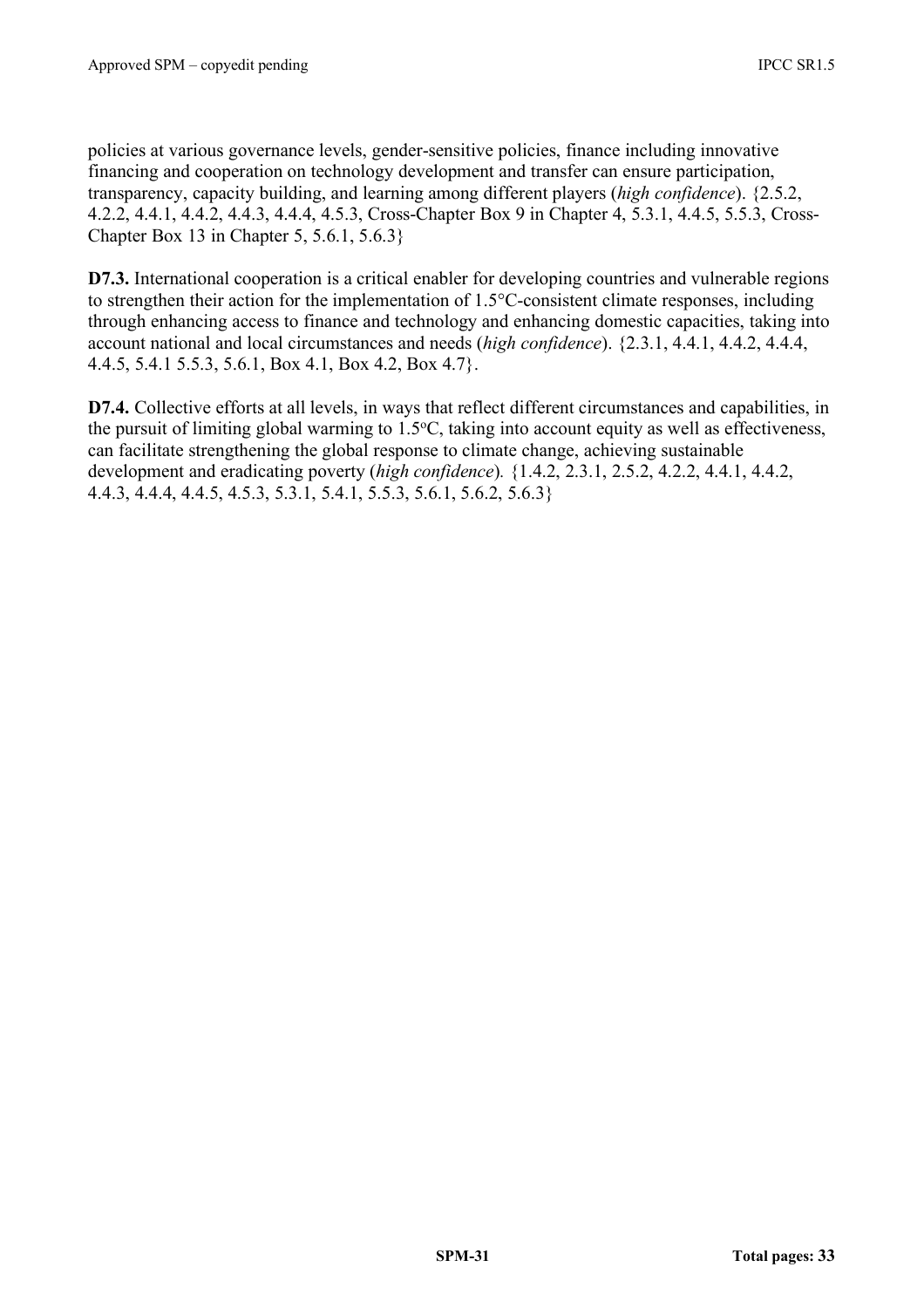#### **Box SPM 1: Core Concepts Central to this Special Report**

**Global mean surface temperature (GMST):** Estimated global average of near-surface air temperatures over land and sea-ice, and sea surface temperatures over ice-free ocean regions, with changes normally expressed as departures from a value over a specified reference period. When estimating changes in GMST, near-surface air temperature over both land and oceans are also used.<sup>19</sup> ${1.2.1.1}$ 

**Pre-industrial:** The multi-century period prior to the onset of large-scale industrial activity around 1750. The reference period 1850–1900 is used to approximate pre-industrial GMST. {1.2.1.2}

**Global warming:** The estimated increase in GMST averaged over a 30-year period, or the 30-year period centered on a particular year or decade, expressed relative to pre-industrial levels unless otherwise specified. For 30-year periods that span past and future years, the current multi-decadal warming trend is assumed to continue. {1.2.1}

**Net zero CO<sub>2</sub> emissions:** Net-zero carbon dioxide (CO<sub>2</sub>) emissions are achieved when anthropogenic  $CO<sub>2</sub>$  emissions are balanced globally by anthropogenic  $CO<sub>2</sub>$  removals over a specified period.

**Carbon dioxide removal (CDR):** Anthropogenic activities removing CO<sub>2</sub> from the atmosphere and durably storing it in geological, terrestrial, or ocean reservoirs, or in products. It includes existing and potential anthropogenic enhancement of biological or geochemical sinks and direct air capture and storage, but excludes natural  $CO<sub>2</sub>$  uptake not directly caused by human activities.

**Total carbon budget:** Estimated cumulative net global anthropogenic CO<sub>2</sub> emissions from the preindustrial period to the time that anthropogenic  $CO<sub>2</sub>$  emissions reach net zero that would result, at some probability, in limiting global warming to a given level, accounting for the impact of other anthropogenic emissions. {2.2.2}

**Remaining carbon budget:** Estimated cumulative net global anthropogenic CO<sub>2</sub> emissions from a given start date to the time that anthropogenic  $CO<sub>2</sub>$  emissions reach net zero that would result, at some probability, in limiting global warming to a given level, accounting for the impact of other anthropogenic emissions. {2.2.2}

**Temperature overshoot:** The temporary exceedance of a specified level of global warming.

**Emission pathways:** In this Summary for Policymakers, the modelled trajectories of global anthropogenic emissions over the 21st century are termed emission pathways. Emission pathways are classified by their temperature trajectory over the 21st century: pathways giving at least 50% probability based on current knowledge of limiting global warming to below 1.5°C are classified as 'no overshoot'; those limiting warming to below 1.6°C and returning to 1.5°C by 2100 are classified as '1.5°C limited-overshoot'; while those exceeding 1.6°C but still returning to 1.5°C by 2100 are classified as 'higher-overshoot'.

<sup>&</sup>lt;sup>19</sup> Past IPCC reports, reflecting the literature, have used a variety of approximately equivalent metrics of GMST change.